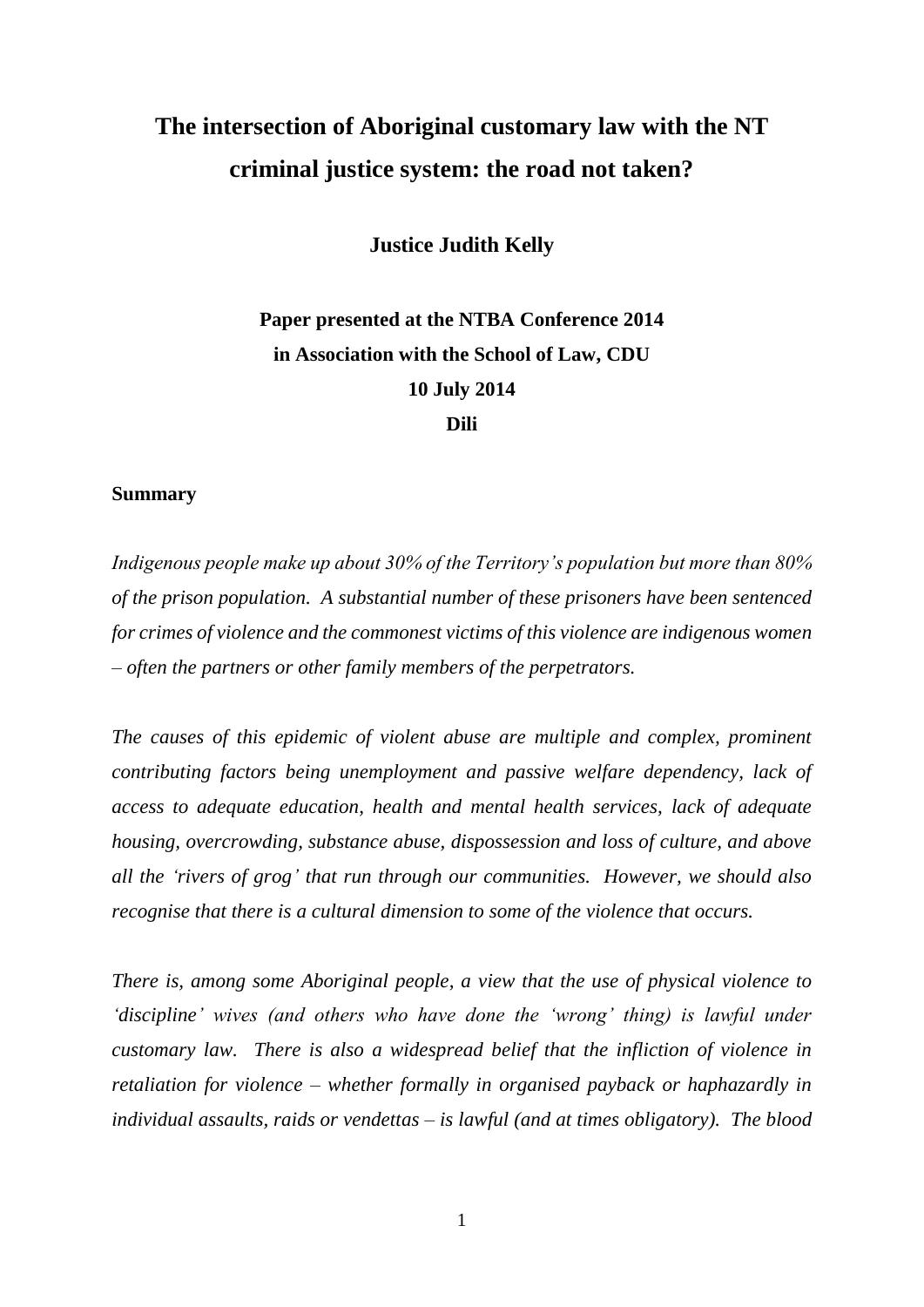*feud is alive and well in the Territory and, by and large, the participants believe that they are justified by customary law.*

*This aspect of the violent offending, and its contribution to the over–representation of Aboriginal people in our prisons, can only be effectively addressed in co-operation with the Aboriginal communities and in the context of Aboriginal culture and customary law, which is as capable of evolution and change as any other body of law. There have been numerous recommendations for the recognition of Aboriginal customary law in appropriate ways within the framework of the mainstream legal system. There has also been a history of sentencing decisions in the Northern Territory taking into account aspects of customary law; the enactment of s 104A of the* Sentencing Act *(NT) which made provision for evidence as to Aboriginal customary law to be adduced on sentencing hearings; and the introduction of community courts (later abolished by former Chief Magistrate Hilary Hannam). However, there has been little real progress in the implementation of these recommendations, and what progress there has been received a major setback with the enactment of s 91 of the* Northern Territory National Emergency Response Act 2007 *(Cth) (the* Intervention Act*) (since replaced by s 16AA (1) of the* Crimes Act*).*

*There is a need for Australian lawmakers and policy makers to sit down and talk with women and men who are knowledgeable in Aboriginal law, and to demonstrate respect for Aboriginal culture. One way of working towards this end would be to implement some of the recommendations to recognise Aboriginal customary law in appropriate ways within the framework of the mainstream legal system, in particular the recommendations of the Northern Territory Law Reform Committee of Enquiry into Aboriginal Customary Law which were tailored to the unique situation of the Northern Territory.*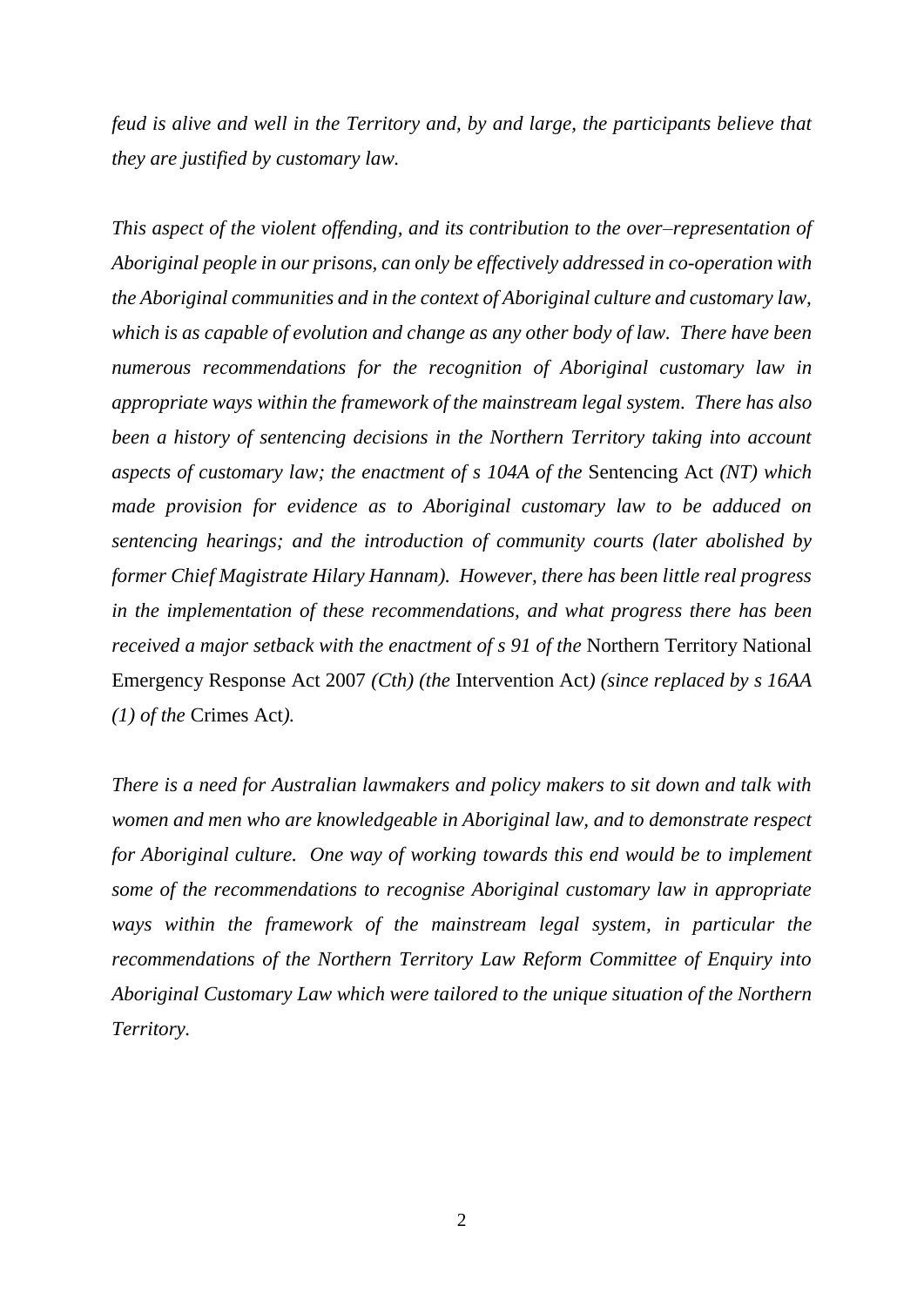#### **The epidemic of violent crime**

Indigenous people make up about 30% of the Territory's population but more than 80% of the prison population. A large proportion of these prisoners have been sentenced for crimes of violence and the commonest victims of this violence are indigenous women – often the partners or other family members of the perpetrators.

Indigenous women are approximately 10 times more likely to be the victim of an assault than non–indigenous women, and the assaults they suffer are more serious. An indigenous woman victim of assault is 35 times more likely to end up in hospital than a non–indigenous woman victim. (These figures are taken from a paper entitled *Law and Disorder in Aboriginal Communities* presented by the then Territory DPP, Richard Coates at the CLANT Conference in Bali in 2011. The figures are from 2010.)

The causes of this epidemic of violent abuse are multiple and complex, prominent contributing factors being unemployment and passive welfare dependency, lack of access to adequate education, health and mental health services, lack of adequate housing and consequent overcrowding, substance abuse, dispossession and loss of culture, 1 consequential despair and above all the 'rivers of grog' that run through our communities.<sup>2</sup> These factors cannot be overestimated and deserve urgent attention. However, we should also recognise that there is a cultural dimension to some of the violence that occurs. There is still, in some quarters, a view that the use of physical violence to 'discipline' wives (and others who have done the 'wrong' thing) is lawful under customary law. There is also a widespread belief that the infliction of violence in retaliation for violence – whether formally in organised payback or haphazardly in individual assaults, raids or vendettas – is lawful (and at times obligatory). Although elders have complained at times that young people are not following traditional rules

<sup>&</sup>lt;sup>1</sup> Dispossession and loss of culture are not given the priority in this list that they often receive in observations from other States. Owing to the unique situation of the Territory, dispossession has not been as complete as elsewhere and in many communities culture is strong and traditional languages flourishing. That is not to say that dispossession and loss of culture are not problems in the Territory, just that they do not feature so prominently in the list of factors contributing to dysfunction and violence in our communities.

This list is obviously not intended to be exhaustive.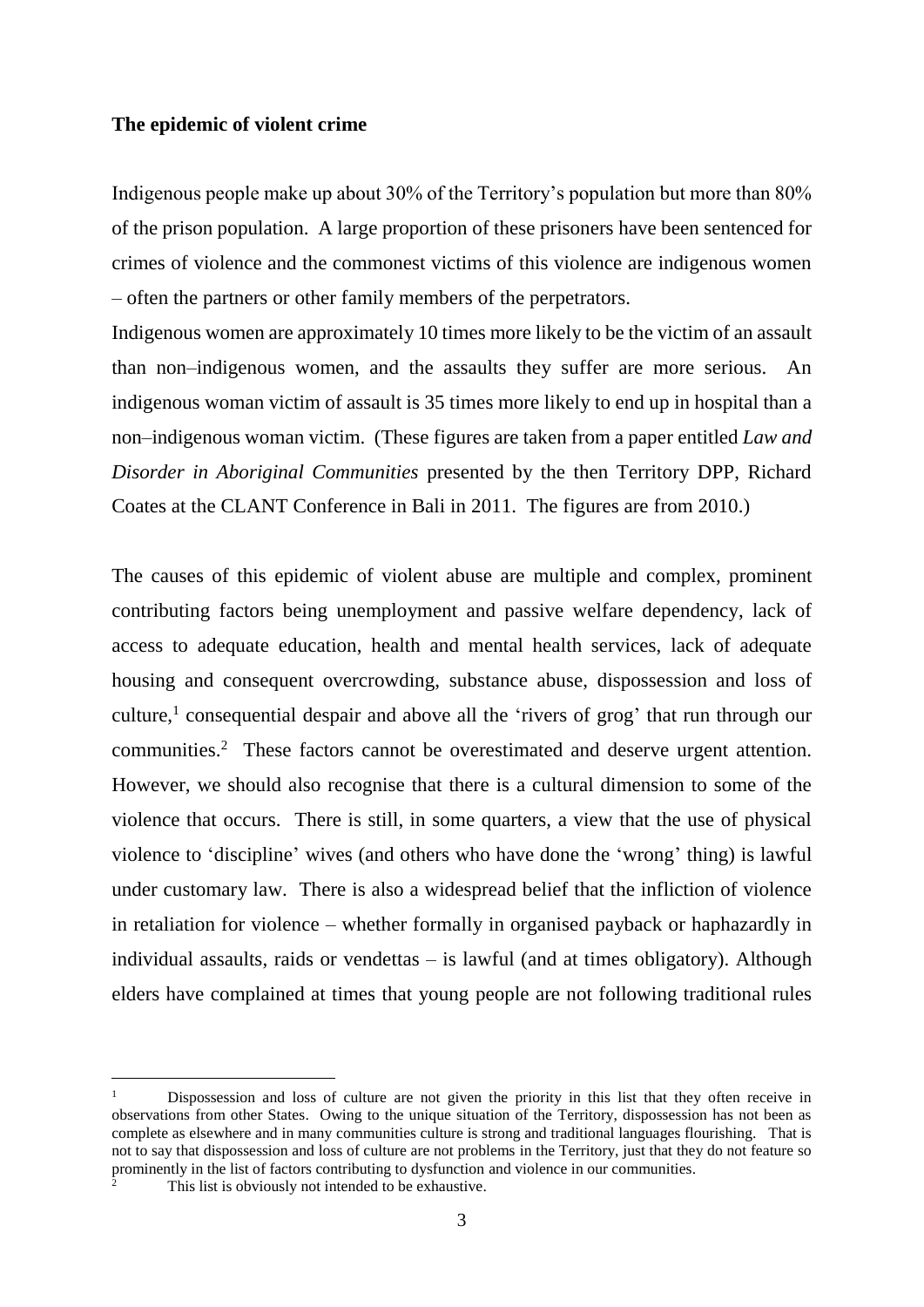and taking matters into their own hands, the blood feud is alive and well in the Territory and, by and large, the participants believe that they are justified by customary law.

#### **Violence in traditional laws and customs**

 $\overline{a}$ 

There has been a tendency in recent times for Aboriginal leaders and others to deny that violence (in particular family violence) has ever been a part of Aboriginal culture or customary law,<sup>3</sup> in part in efforts to discourage that kind of destructive violence from occurring. For example, in a speech to the National Press Club in 2003, Mick Dodson had this to say:

"Most of the violence, if not all, that Aboriginal communities are experiencing today are not part of Aboriginal tradition or culture.

The kinship system in Aboriginal communities is and can be a … powerful force. Social relations between people are among the most important aspects of Aboriginal life and have a huge impact on what Aboriginal people do.

Family ties and extended relationships underpin how people interact, including which individuals have obligations toward each other, and individuals they should avoid. There is a strong sense of reciprocity between Aboriginal people. Adults have ongoing commitments to one another, and to other younger and older members of the community. All disputes are resolved by kinship structures of reciprocity and in most Aboriginal communities, senior lawmen or elders receive great respect.

Some of our perpetrators of abuse and their apologists corrupt these ties and our culture in a blatant and desperate attempt to excuse their abusive behaviour.

Physical punishment is not unknown in Aboriginal culture as it is in other cultures. However, in Aboriginal culture it was highly regulated and governed. Carried out by and witnessed by people with particular relationships with the perpetrator and the victim."<sup>4</sup>

<sup>3</sup> I use the composite phrase because in Aboriginal societies there is no clear cut distinction between law and other aspects of culture. [Northern Territory Law Reform Committee, *Report of the Committee of Inquiry into Aboriginal customary law* (2003) 11: "Such a distinction (i.e. between law and custom) is unknown to Aboriginal society. Aboriginal members of the Committee and many others who have expressed their views, have emphasised Aboriginal tradition as an indivisible body of rules laid down over thousands of years and governing all aspects of life, with specific sanctions if disobeyed."].

Mick Dodson, 'Violence Dysfunction Aboriginality' (Speech delivered at the National Press Club, Canberra, 11 June 2003)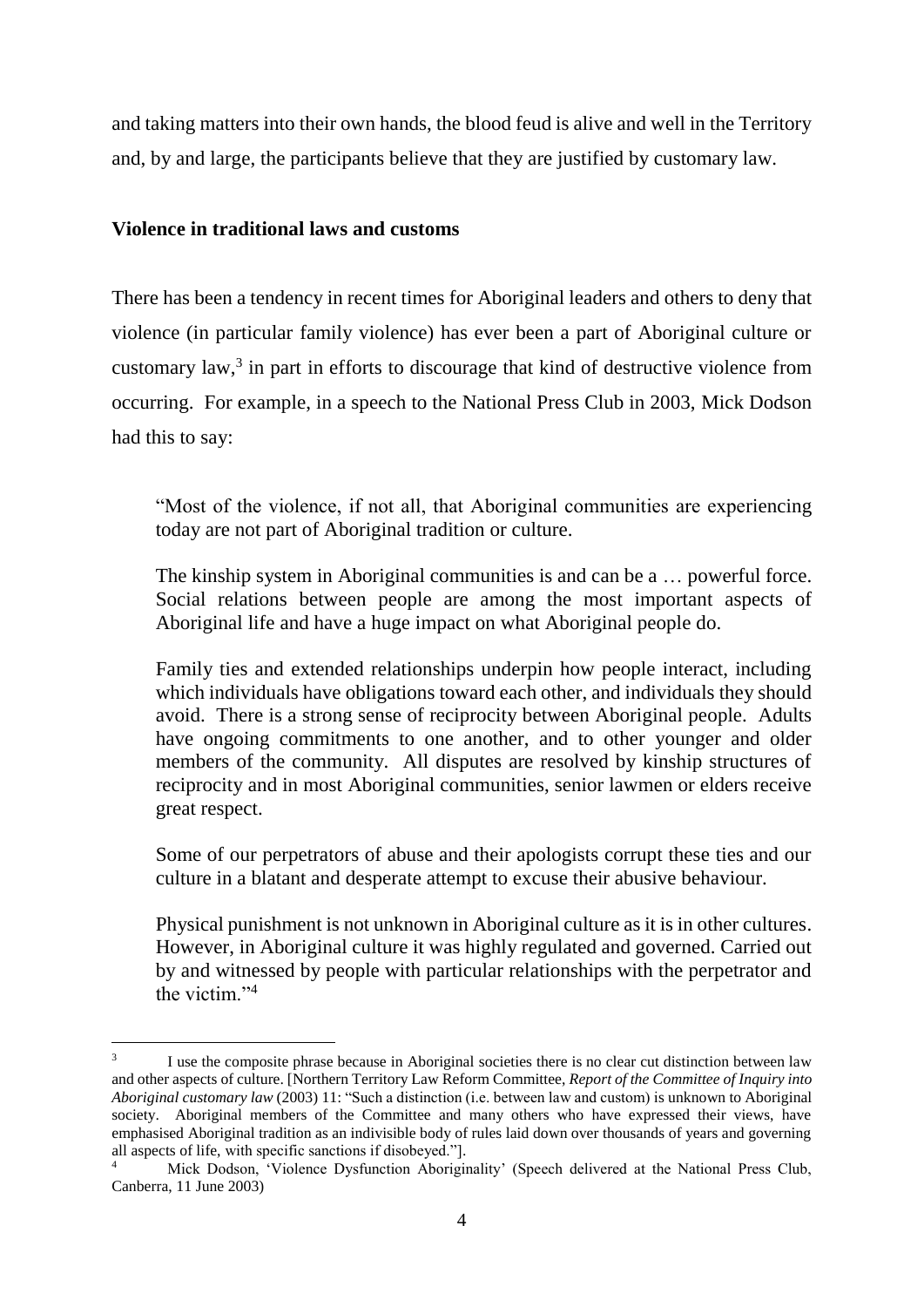In its *Final Report on Aboriginal Customary Laws (Project 94)* the Law Reform Commission of Western Australia stated: 5

"The relevance of Aboriginal customary law is not that it contributes to the abuse, but rather that it is the destruction of Aboriginal customary law and the breakdown of traditional forms of maintaining order and control that has impacted upon the extent of violence and sexual abuse in Aboriginal communities. It has been observed that in response to the recent public debate Aboriginal women and men have clearly condemned any suggestion that violence, child abuse and sexual assault are part of Indigenous culture. The Aboriginal and Torres Strait Islander Social Justice Commissioner has emphatically stated that:

'Aboriginal customary law does not condone family violence and abuse, and cannot be relied upon to excuse such behaviour. Perpetrators of violence and abuse do not respect customary law and are not behaving in accordance with it.'<sup>6</sup>"

In her report for the Criminology Research Council and the Northern Territory Commissioner of Police, *Aboriginal Women and Violence*, Audrey Bolger refers to the distortion of traditional law in the interests of men who attempt to justify violence which takes place for illegitimate reasons with claims of traditional right – referred to by one woman as "bullshit traditional violence".<sup>7</sup>

It is undoubtedly true that the kind of family violence Professor Dodson was referring to, "domestic violence between partners, sexual violence against men, women and children … alcohol and drug induced violence, and the sheer madness of communities supporting clubs and wet canteens where alcohol related violence and dysfunction

<sup>5</sup> Law Reform Commission of Western Australia, *Aboriginal Customary Laws:*

*The interaction of Western Australian law with Aboriginal law and culture,* Final Report, Project 94 (September 2006) 22; For other examples of such disclaimers see Peter Sutton, *The Politics of Suffering* (Melbourne University Publishing, 2011) 63-4

<sup>6</sup> Aboriginal and Torres Strait Islander Social Justice Commissioner, *Ending family violence and abuse in Aboriginal and Torres Strait Islander communities: key issues: an overview paper of research and findings by the Human Rights and Equal Opportunity Commission, 2001-2006* (June 2006) 10

<sup>7</sup> Audrey Bolger, Australian National University, North Australia Research Unit Criminology Research Council (Australia) and Northern Territory Commissioner of Police, *Aboriginal women and violence: a report for the Criminology Research Council and the Northern Territory Commissioner of Police* (1991) 50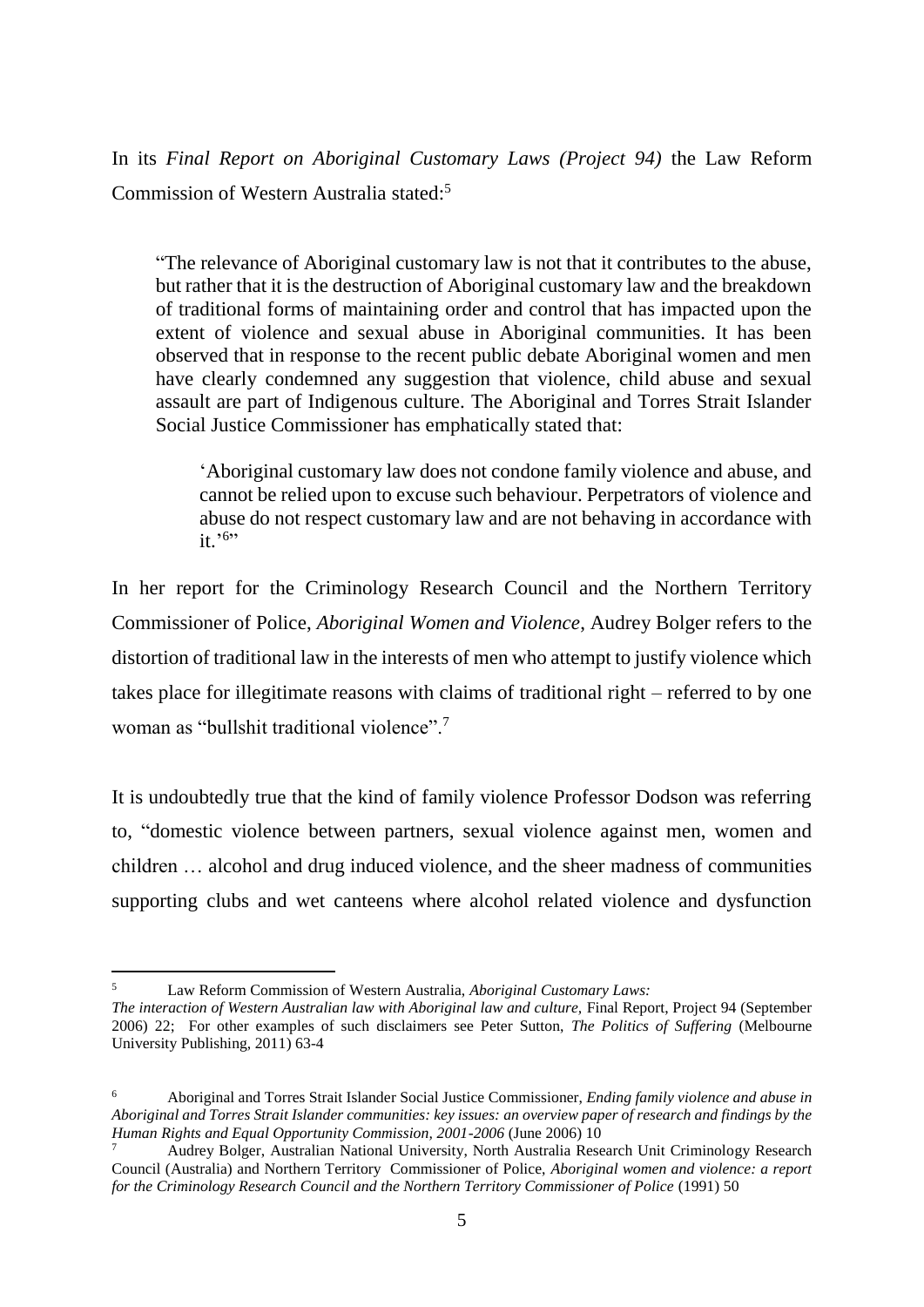dominate the rhythms of life for everyone", "violence that traumatises entire families and communities that is sometimes referred to as 'dysfunctional community syndrome', where people are traumatised even by association and the knowledge of, and the witnessing of acts of violence"<sup>8</sup> could never have been part of the culture or customary law of any people, and could never be excused by appeals to culture or custom. However, to the extent that such statements imply that violence within the family was never part of traditional Aboriginal culture, or that there is no 'cultural' component to the present epidemic of violence, it is contradicted by ethnographic studies, and the strong beliefs of some contemporary Aboriginal people. Of course the traditional laws of different Aboriginal societies are and were different, but there are common themes.

In *The Politics of Suffering*, Peter Sutton quotes a number of references to violence as an aspect of traditional culture in various parts of Australia at the time of first contact. He refers to "frontier accounts" of formal pitched battles, skirmishes and "sneak attacks by night resulting in a substantial number of casualties" in north–east Arnhem Land in the first part of the  $20<sup>th</sup>$  century,<sup>9</sup> and to Stanner's descriptions of formalised large–scale fights in the Daly River area in the 1930s, as well as "raids, ambushes and cutting–out expeditions for which the young bloods had a liking" – the latter referring to wife– stealing raids.<sup>10</sup> Sutton cites early contact reports of "widespread and frequent" domestic violence among traditional Aboriginal people in other parts of Australia and quotes Bronislaw Malinowski's 1913 study<sup>11</sup> in which he described a 'standard' husband–wife relationship in these terms:

"The husband 'had a nearly unlimited authority, and in some cases, when he had special reasons (and undoubtedly deemed himself to be within his rights), he might use his authority for a very brutal and severe chastisement."<sup>12</sup>

<sup>8</sup> Dodson, above n 4

<sup>9</sup> Peter Sutton, *The Politics of Suffering* (Melbourne University Publishing, 2011) 91 referring to field work over a period of 20 years by Lloyd Warner, who published *A black civilization: a social study of an Australian tribe* in 1937

 $\begin{array}{cc}\n 10 \\
11\n \end{array}$  Ibid 93-4

<sup>11</sup> Bronislaw Malinowski, *The family among the Australian aborigines; a sociological study* (London: University of London press, 1913)

<sup>12</sup> Ibid 74-5 quoted by Peter Sutton, *The Politics of Suffering* (Melbourne University Publishing, 2011) 99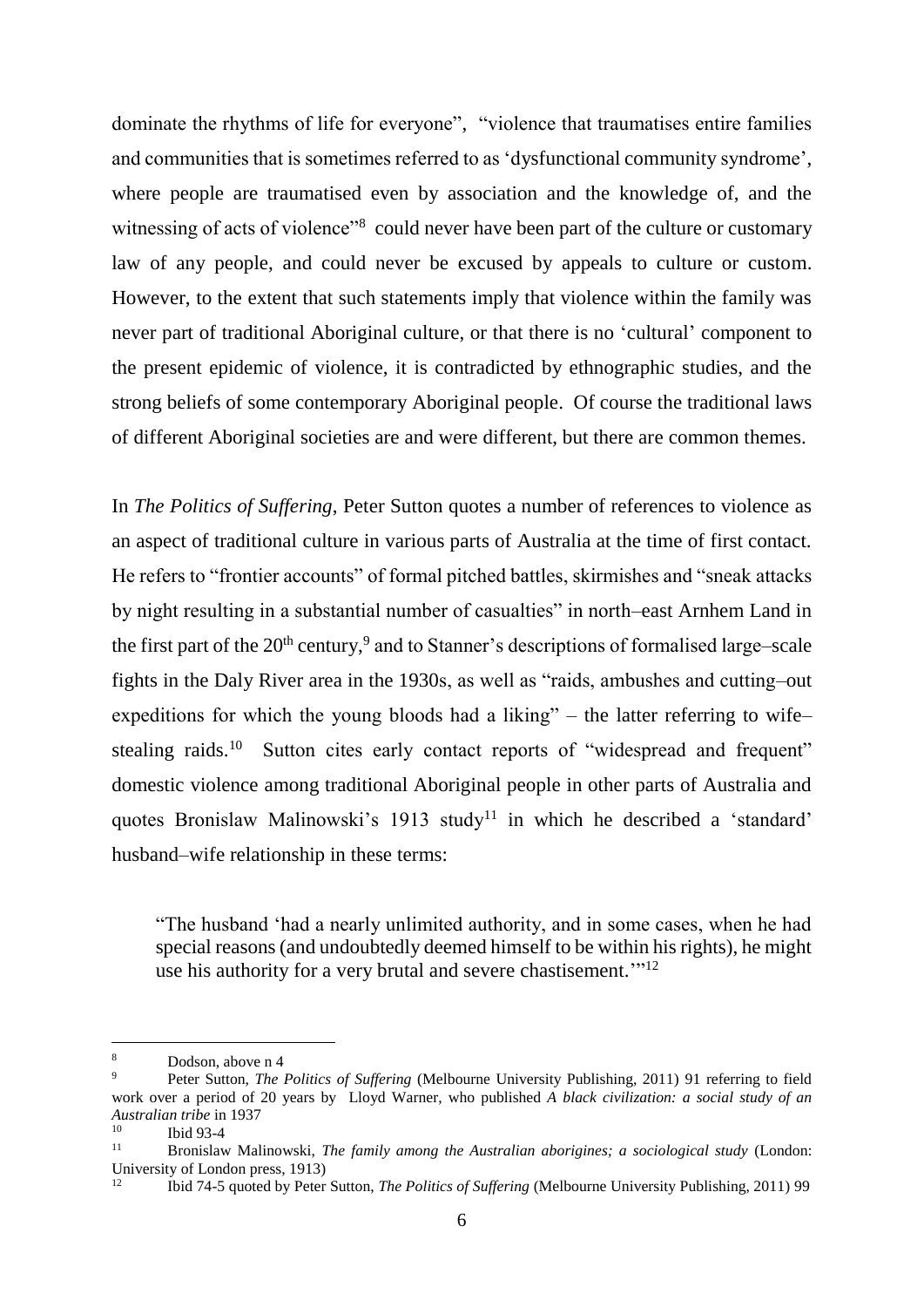For good measure, Sutton quotes an archaeological study by Stephen Webb which found an abnormally high incidence of depressed skull fractures in prehistoric skeletal remains of Aboriginal women.<sup>13</sup>

The Northern Territory Law Reform Committee of Inquiry into Aboriginal customary law *Background Paper No 1* cites reports of "feuds" and "blood vengeance" in Thompson DF, *Report on Expedition to Arnhem Land*, 1936 – 37 (Canberra Minister for the Interior,  $1939$ <sup>14</sup>

The practice of interpersonal violence as a form of punishment, the infliction of violent revenge, and the belief in the legitimacy of such practices, have continued through the second half of the twentieth century and beyond.

In *Two Laws: managing disputes in a contemporary Aboriginal community*, Nancy M Williams described the operation of traditional law and the interaction between Yolgnu law and mainstream Australian law in Yirrkala in 1969–70. In it she provides details of a dispute over the inheritance of a promised wife in which the man asserting the right to have a 15 year old girl established as his wife beat her a number of times for running away. The story is full of complications but she reports general indignation in the community when the man was arrested and charged with assault. She reported:

"Each clan had at least one cautionary tale in which a clan hero summarily and justifiably killed a young wife who had committed an offence. Men trying to claim young women betrothed to them and finding the young women effectively resisting their attempts frequently said they wished they could emulate their clan heroes. Yolgnu leaders, however, felt obliged to rely increasingly on moral suasion because severe physical sanctions were denied them."<sup>15</sup>

 $13$  $\frac{13}{14}$  Sutton, above n 9, 101-5

<sup>14</sup> Northern Territory Law Reform Committee, *Background Paper 1: Aboriginal Communities and Aboriginal Law in the Northern Territory* (2003), 27 fn 99

<sup>15</sup> Nancy M Williams, *Two Laws: Managing Disputes in a Contemporary Aboriginal Community* (Aboriginal Studies Press, 1987) 151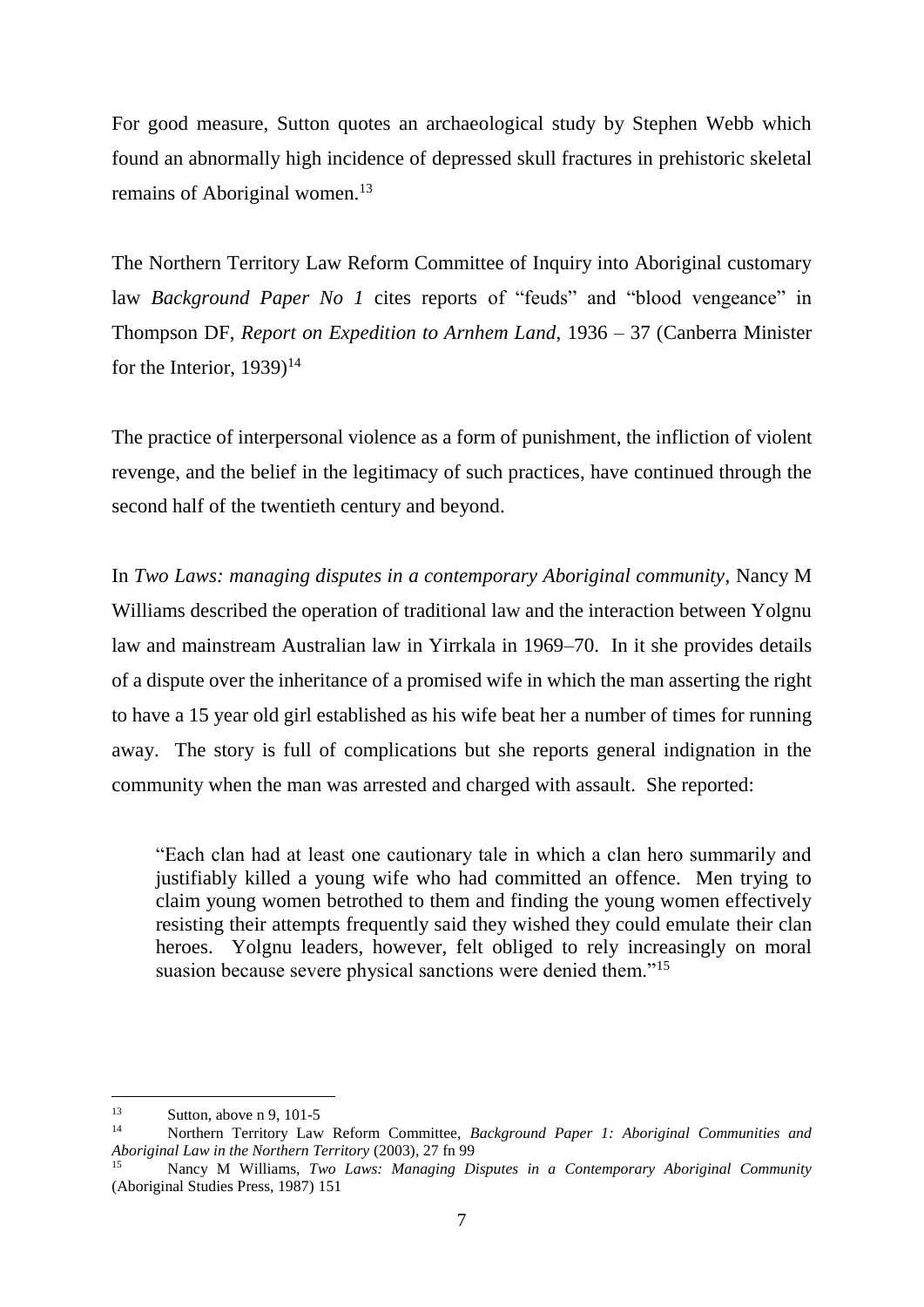In *The Camp at Wallaby Cross: Aboriginal fringe dwellers in Darwin*, Basil Sansom describes life in such camps in the late 1970s. He describes two kinds of licensed "moral violence" carried out in public, in the presence of assenting witnesses: "standin for spear" and "taking beating".<sup>16</sup> In the first, the victim presented himself as target for a spear, in the second, weapons were not used, the perpetrator loudly proclaimed to all present the reason / justification for the beating and the victim supinely accepted a violent flogging without either fighting back or making any move to protect him / herself or the vulnerable parts of his / her body.<sup>17</sup> This was distinguished from an assault where someone was bashed "for no reason".<sup>18</sup> If the victim did not supinely accept the beating or the witnesses did not assent, then the violence inflicted was not "moral violence" of this kind but an offence.

The Australian Law Reform Commission Aboriginal Customary Law Reference conducted a Field Trip (No 7) to Central Australia in October 1982, and reported on the discussions with men and women at various Central Australian communities.

The report on the men's meeting at Kintore summarised the men's view on traditional punishment as follows:

"There was obviously strong feeling that traditional punishments would and should remain at Kintore (spearings were apparently not uncommon). It was considered legitimate that Aboriginal law should run at Kintore because of the distance from the closest police station and the appropriateness of traditional punishments as against punishments given by white courts." [A recent example was given.]

The report from the women's meeting was similar:

"There was general approval of the use of customary punishment, as in the case of a 'cheeky girl' being given a beating by older women. But a couple of slightly younger women at the meeting spoke against customary law punishments being

 $16$ <sup>16</sup> Basil Sansom, *The camp at Wallaby Cross: Aboriginal fringe dwellers in Darwin* (Australian Institute of Aboriginal Studies, 1980) 105

 $\frac{17}{18}$  Ibid 92-102

Ibid 93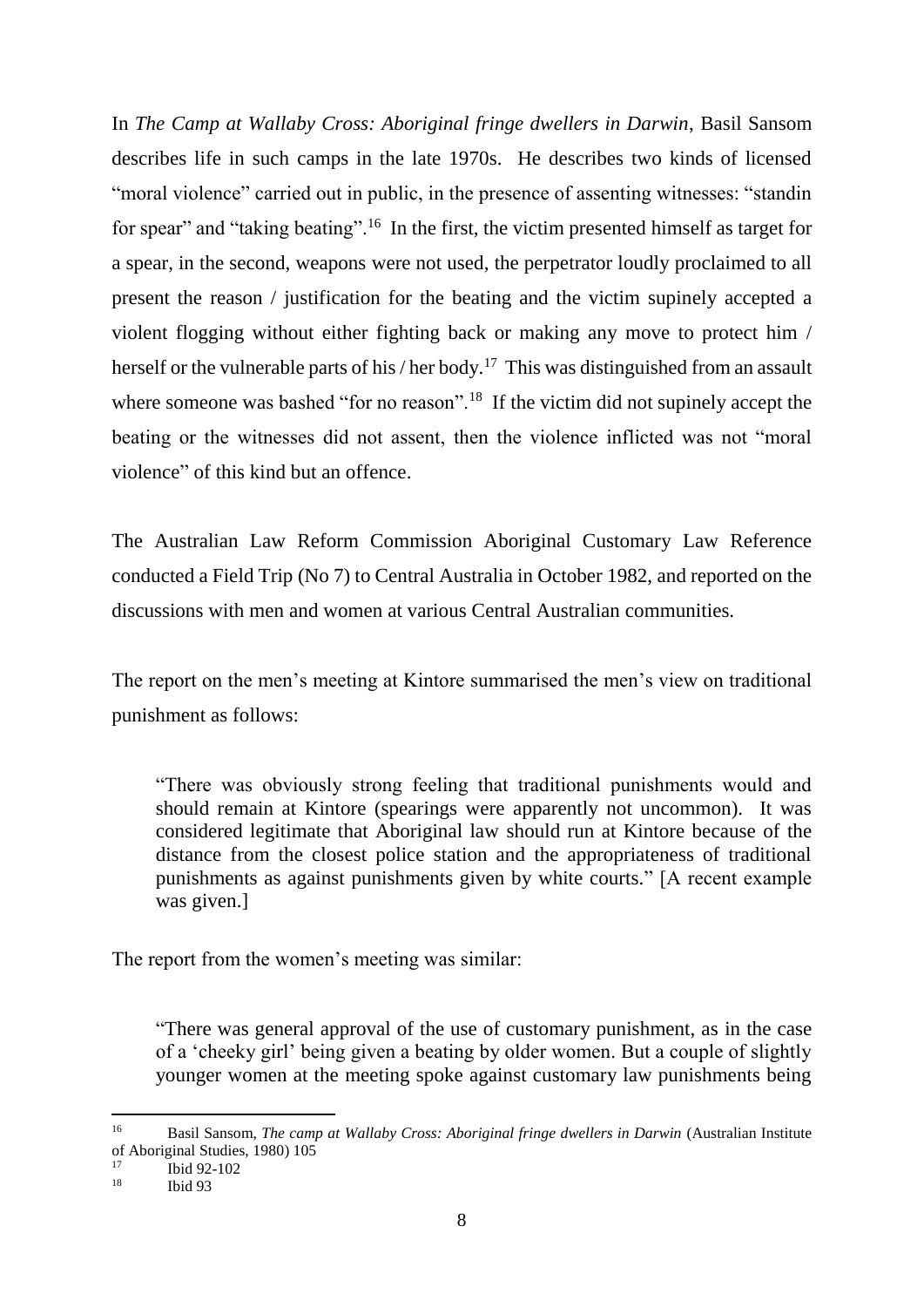applied, e.g. by a husband against a young 'lover boy'. Feelings about customary law punishments were not hard and fast. There was, however, approval of spearing to death in the appropriate case, where there is justification. Then, 'it's finished and there is no court case'."

At the men's meeting at Utopia, these views were expressed:

"In the old days it was necessary to 'square up'. If you killed someone then you would get killed. However, this did not happen now and a person only received a spear or a 'hiding'. There appeared to be some regret about this change, the white law being held responsible. The advantage of punishing in the Aboriginal way was that it finished matters and resolved disputes."

Fred Meyers reported in 1986 that revenge killings and violence had been commonplace among the Pintupi people<sup>19</sup> and described revenge raiding parties.

Sutton reported that "occasional disappearances and known killings in the Ayers Rock region of the Western Desert were still being attributed to religious executions, as well as paybacks, in the 1990s and early 2000s" when he was working in the area, as a result of which he "came to the view that people's expressed fears of being strangled for religious misbehaviours were realistic."<sup>20</sup>

In *R v Wunungmurra*<sup>21</sup> (in 2009) a senior Dalkarra Aboriginal man from Milingimbi was charged with assaulting his wife. The assault was serious: one of the charges was causing harm with intent to cause serious harm. He indicated that he intended to plead guilty and sought to read an affidavit from a senior woman "knowledgeable about customary law and cultural practices of the Yolgnu people who live at Milingimbi".<sup>22</sup> The substance of her evidence is set out in the judgment.

"In her affidavit Ms Laymba Laymba deposes to certain traditional Aboriginal laws that apply to women who are married to Yidditja men and the circumstances

<sup>19</sup> Fred R. Myers, *Pintupi Country, Pintupi Self: Sentiment, Place, and Politics among Western Desert Aborigines* (University of California Press, 1991) 169

<sup>&</sup>lt;sup>20</sup> Sutton, above n 9, 78-9<br><sup>21</sup> *B*  $\cdot$  *Western among* (200

<sup>&</sup>lt;sup>21</sup> *R v Wunungmurra* (2009) 196 A Crim R 166

Ibid  $[7]$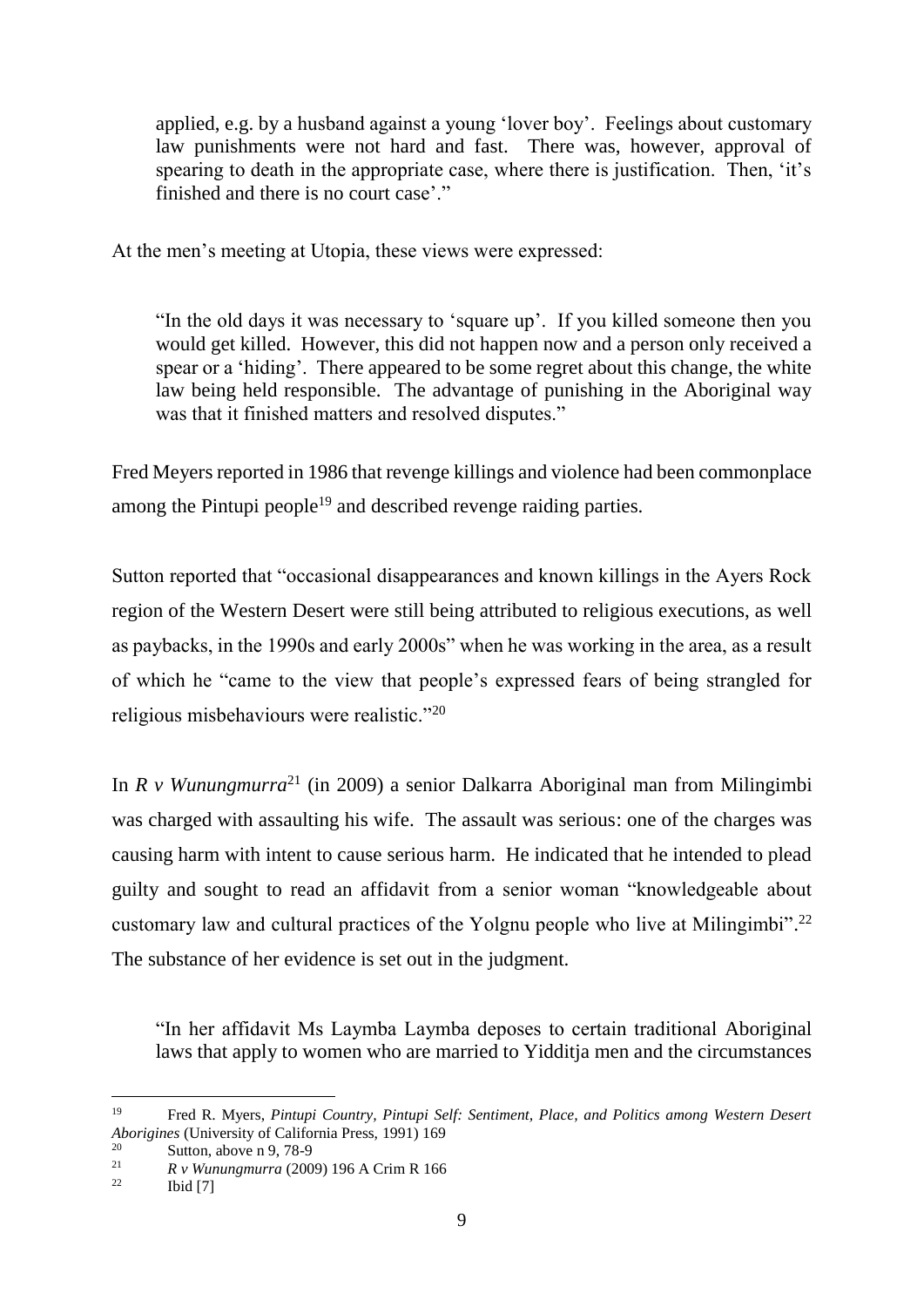when according to traditional Aboriginal law a man who comes from the Yidditja and Dhalwangu clan groups and is a Dalkaramirri may inflict severe corporal punishment on his wife with the use of a weapon. It is her opinion that the defendant acted in accordance with traditional Aboriginal law when he engaged in the behaviour which is the subject of the counts charged on the indictment. Ms Laymba Laymba states the defendant was carrying out his duty as a responsible husband and father and he was acting in accordance with his duty as a Dalkarra man<sup>"23</sup>

In his 2011 article explaining the basics of the Ngarra (Yolgnu customary law from North East Arnhem Land), George Pascoe Gaymarani lists "being beaten by her husband" as one of the traditional punishments for "marriage troubles".<sup>24</sup>

These views sometimes surface in the context of the criminal justice system. To quote one prisoner discussing his application for parole with a parole officer, "under Aboriginal Law you can 'get mad with wife' and also stab someone in the leg." He explained, "All generations of Aboriginals used to do that. White fellas came and changed the law."

A woman who pleaded guilty before me to causing serious harm to her niece (she broke her niece's arm when she hit her with a *nulla nulla*) explained through her interpreter that she had a right to discipline her niece. Her niece had done the wrong thing by refusing to give her beer when she asked for it and she had been cheeky to her before.

Revenge attacks (individually or in groups) have also continued, and are believed by many to be required by traditional laws and customs.

Recent examples which have come before the courts sitting in Alice Springs include an extended series of assaults arising out of the troubles in Yuendemu which began (or

<sup>&</sup>lt;sup>23</sup> Ibid [8] The affidavit was accepted for the purposes of providing a context and explanation for the defendant's crimes; establishing that the offender did not have a predisposition to engage in domestic violence and was unlikely to re-offend; establishing that the offender had good prospects of rehabilitation; and establishing the defendant's character. The Court was precluded by s 91 of the *Northern Territory National Emergency Response Act 2007* (Cth) from accepting the affidavit for the purpose of establishing the objective seriousness of the crime: [28].

<sup>24</sup> George Pascoe Gaymarani, 'An introduction to the Ngarra law of Arnhem Land' (2011) 1 *Northern Territory Law Journal* 283, 291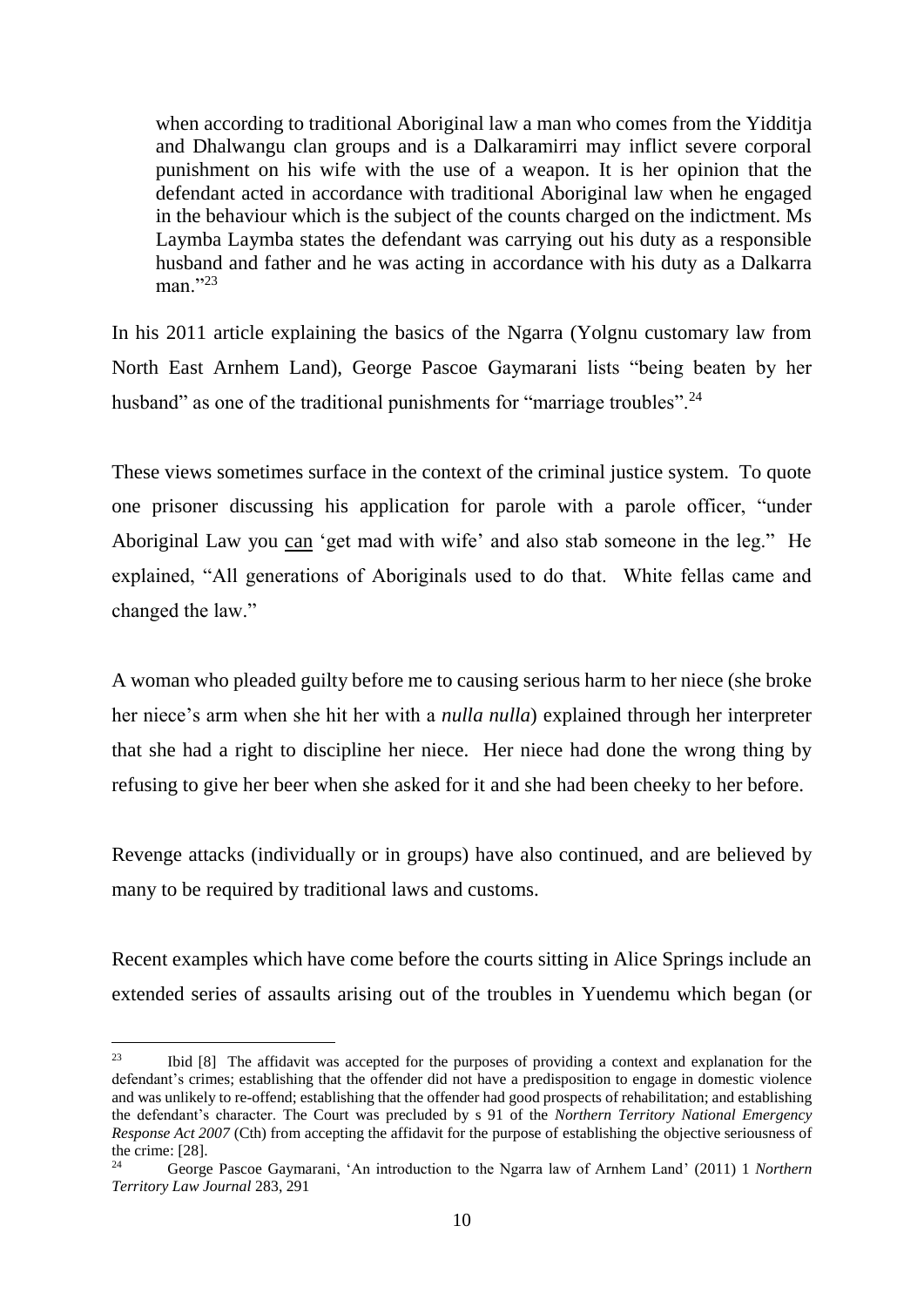were perhaps just exacerbated by) the death of the death of Kwementyaye Watson in a fight in Alice Springs between two groups of young men from that community, and a series of attacks and counter attacks between two family groups from Laramba, which have also led to deaths.

In *Two Laws: managing disputes in a contemporary Aboriginal community*, Nancy M Williams explains:

"… Yolgnu … assume a grievance continues to exist until it is redressed through the mediation of an act with opposite effect. *Rom ditjuwan* (the law of return or 'payback') expresses the assumption that an offence may be satisfied through the agency of a like offence. Individuals, moreover, may be liable through kin– defined obligations to be the agency of satisfaction for another's grievance."

The Northern Territory Law Reform Committee of Inquiry into Aboriginal customary law *Background Paper No 1* (published in 2003) noted that "kinship obligations may require a person to take sides in a dispute, regardless of the particular rights and wrongs of the dispute".<sup>25</sup> The Paper<sup>26</sup> referred to an example cited by the South Australian Aboriginal Customary Law Committee, *Children and Authority in the North–West* (Adelaide, 1984), p 44, where the kin of a person injured in the process of mediating a dispute between others were expected to retaliate to cancel the wrong done to her, and as well as to anecdotal references to the Committee of Inquiry itself.

<sup>&</sup>lt;sup>25</sup><br>Northern Territory Law Reform Committee, above n 14, 27<br> $^{26}$ 

<sup>26</sup> Ibid 27 fn 99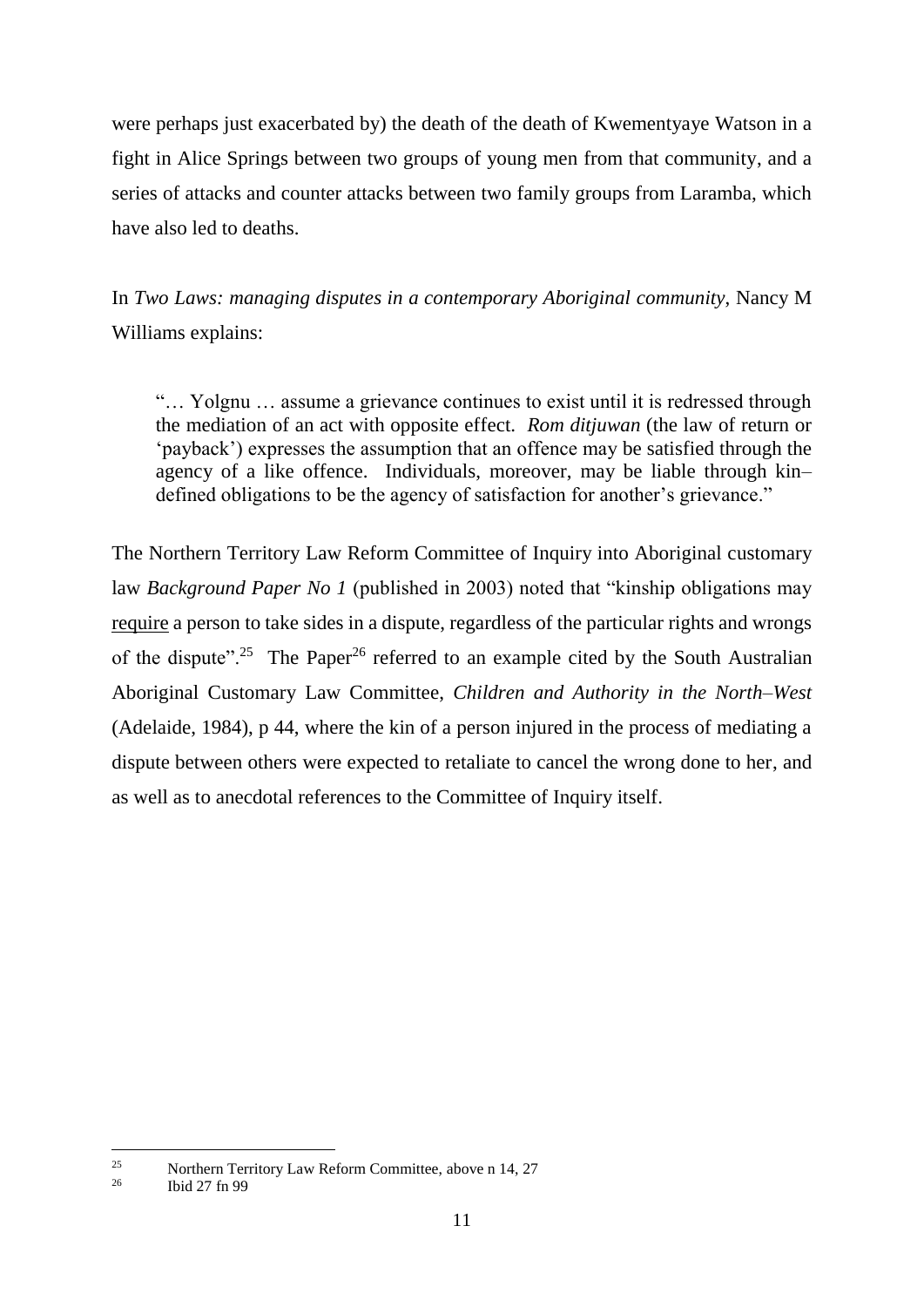#### **The evolution of customary law**

The culture and customary laws of Aboriginal societies can change, have changed, and are changing.

As noted in the Northern Territory Law Reform Committee of Inquiry into Aboriginal customary law *Background Paper No 2* (at p 12), there are parallels between certain aspects of Aboriginal customary law and that of Anglo–Saxon England, in particular, the fact that personal protection and revenge for wrongs were matters for kinship groups. Such systems can and do evolve. Sometime after the Norman conquest administration of criminal justice became centralised in the King's courts, but well before that the practice of revenge killings leading to blood feuds had evolved into a system largely based on compensation: the payment of wergild, a sliding scale of compensation according to the sex and rank of the victim.

There have been statements by Aboriginal people (particularly Western desert people) to the effect that, unlike white fella law, Aboriginal law cannot be changed, but similar things have been said in the past about the Common Law. Judges, it has been said, do not make law, they discover the law and apply existing law to new situations in a way that only appears to make new law.

Moreover, the fact that traditional law can and does evolve has been recognised by Aboriginal people in some circumstances. For example, during the Yulara Native Title claim hearings, some of the claimants gave evidence that babies are now regularly born in the Alice Springs hospital instead of on their families' traditional lands, and this is being accommodated under customary law by replacing the fact of birth or conception on country by 'smoking' of the new baby on country as the event of significance giving rise to affiliation with a particular dreaming and concomitant rights to country. These same witnesses in other parts of their evidence asserted strongly that the law (Tjukkurrpa) could not be changed.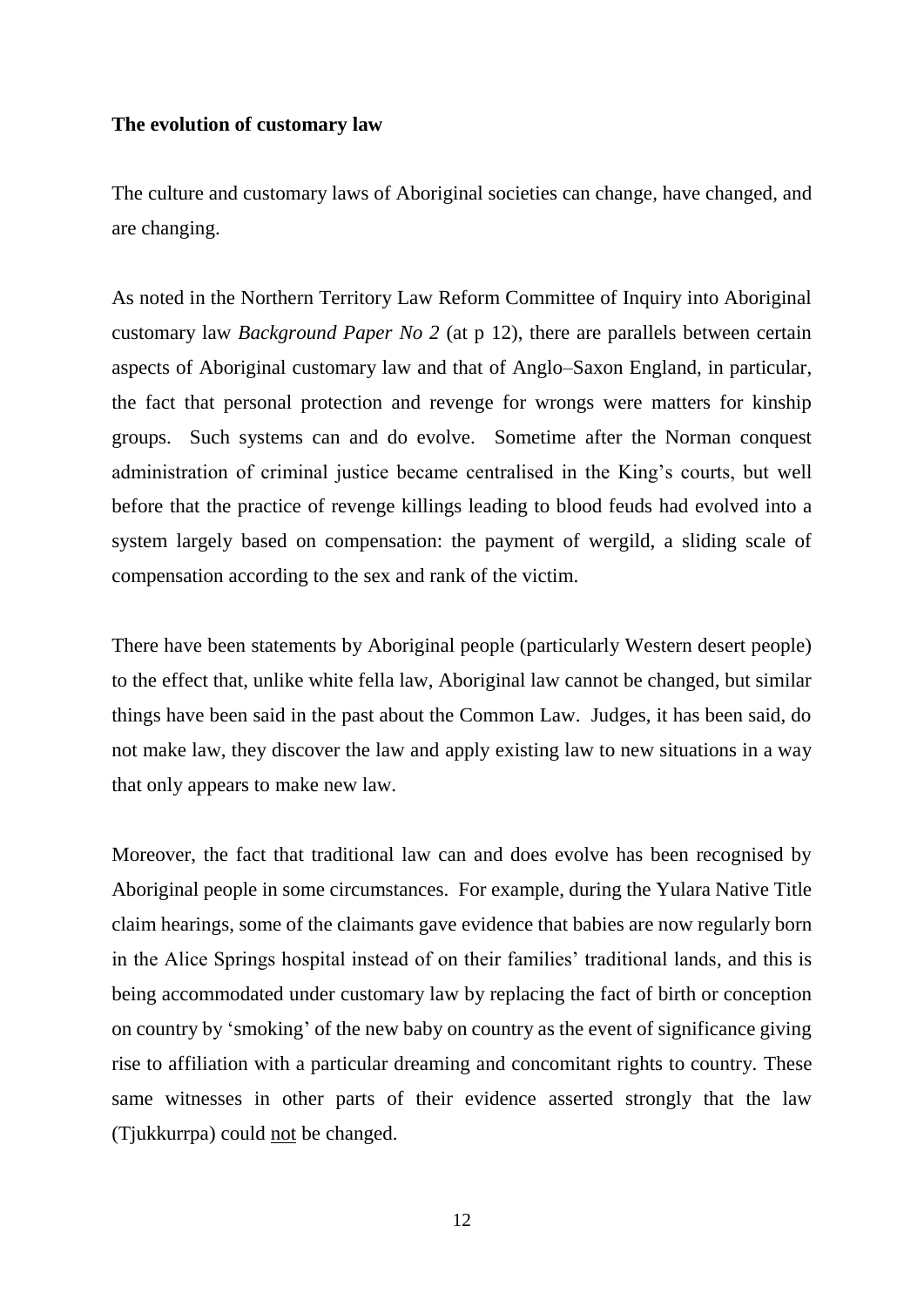Further, in consultations with Aboriginal people in Alice Springs in 1982, the Commissioner in the Australian Law Reform Commission Aboriginal Customary Law Reference reported:

"In the discussion that followed, strong disagreement was expressed [by Aboriginal people at the meeting] with the view of Mr Tambling MHR that Aboriginal customary law was declining or vanishing. Changes were occurring, in response to outside pressure and to new technologies, but these were consistent with the maintenance of established rules and traditions in many areas of life."

It is possible that Yolgnu attitudes to changes to customary laws may be more open than those expressed by people from the Centre. In *Two Laws: managing disputes in a contemporary Aboriginal community*, Nancy M Williams referred to aspects of Yolgnu law that had been consciously changed in response to contact with the missionaries.

In his article, *An introduction to the Ngarra law of Arnhem Land*<sup>27</sup>, George Pascoe Gaymarani adverts to the fact that there can be a conscious decision to change aspects of customary law. He describes the laws and the sanctions that apply to the breach of those laws (which include the death penalty for certain offences and a wife "being beaten by her husband") and says:

"Some punishments under *Ngarra* law may be considered harsh. In writing this article I have not tried to hide the harsh parts; rather I have honestly and accurately recorded the law as it is. Whether these harsh laws can be changed or not is a question for the *Ngarra* law leaders to decide inside the *Ngarra*."<sup>28</sup>

In his article *Ngarra law: Aboriginal customary law from Arnhem Land*, <sup>29</sup> James Gurrwanngu expressed the view that Ngarra law had already changed in significant ways:

"Domestic violence is not permitted. Domestic violence is no longer appropriate. Ngarra law has no place for domestic violence. In the past, husbands did hit their

 $27$ <sup>27</sup> Gaymarani, above n 24<br><sup>28</sup> Lid 295

 $\frac{28}{29}$  Ibid 285

<sup>29</sup> James Gurrwanngu, 'Ngarra law: Aboriginal customary law from Arnhem Land' (2012) 2 *Northern Territory Law Journal* 236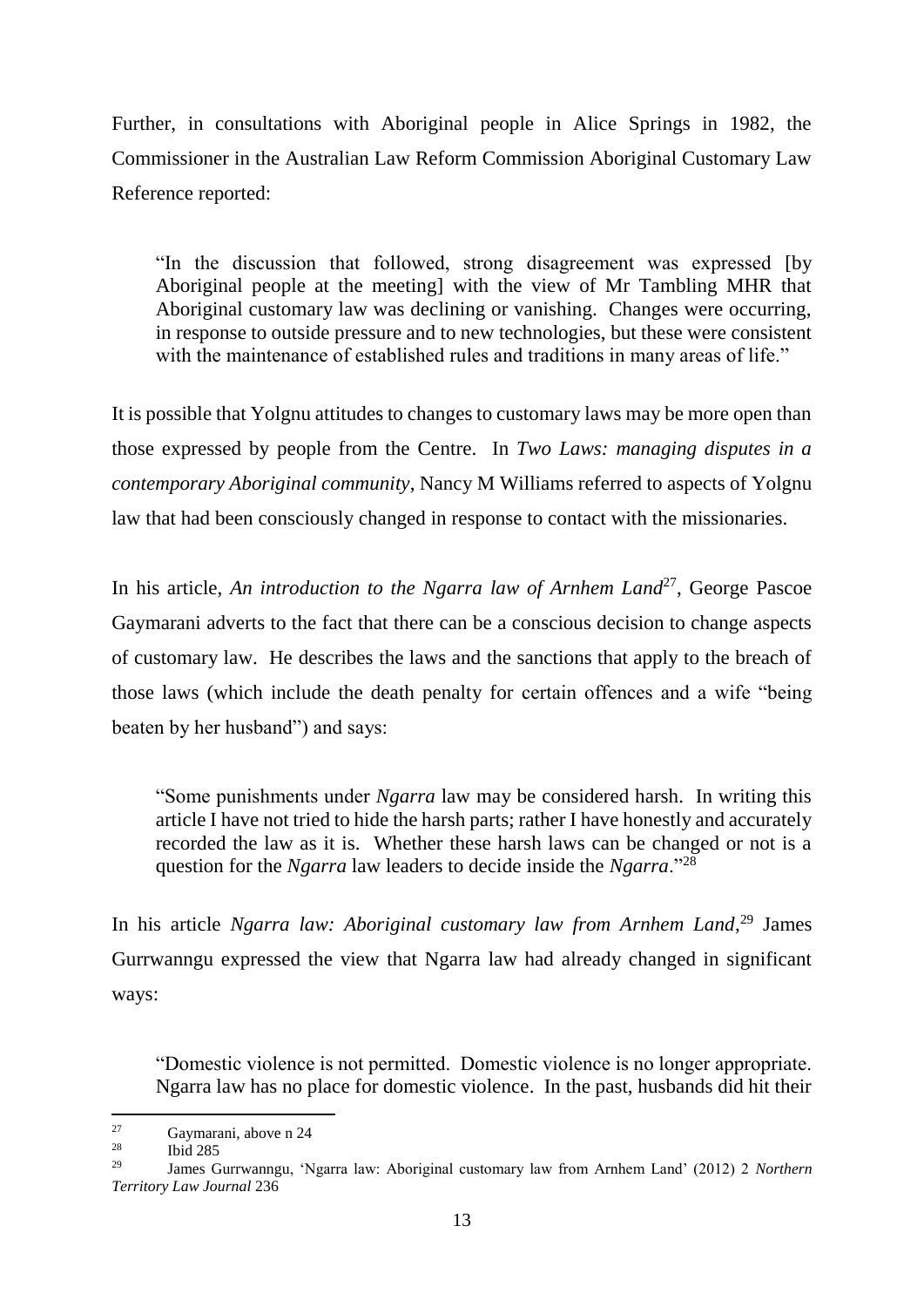wives sometimes – this happened in both Balanda and Yolgnu society. The law – both Balanda law and Yolgnu law – allowed it to happen. Not anymore! We do not have to be ashamed of what happened in the past, but we all need to work together now as a nation.

'Pay back' is another thing that has changed over time. When 'pay back' happened in the past, it involved physical punishment, just like in the Old Testament: 'an eye for an eye and a tooth for a tooth'. These days 'pay back' is more like a mutual obligation: when you look after my children when they visit you, I have to 'pay back' by looking after your children when they visit me. When people break the Ngarra law these days they can be punished by other means, including compensation of discipline training camps in the bush (Gunapipi).<sup>30</sup> When there has been a really serious breach of law, say murder or rape, the Balanda system can take care of it. The Ngarra law can work together with the Balanda law."

I think it can be accepted with confidence that all laws, even customary laws whose origins go back many thousands of years, can evolve to meet changing circumstances. The real question is which direction that evolution will take.

## **Recommendations to recognise customary law**

There have been numerous recommendations for the recognition of Aboriginal customary law in appropriate ways within the framework of the mainstream legal system (for example the *Australian Law Reform Commission Report on the Recognition of Aboriginal Customary Laws* (*ALRC Report 31*), <sup>31</sup> the *Northern Territory Law Reform Committee Report of the Committee of Inquiry into Aboriginal Customary Law*, <sup>32</sup> and the *Report of the Northern Territory Board of Inquiry into the Protection of Aboriginal Children from Sexual Abuse 2007* [The Wild Anderson "Little Children are Sacred" Report $]^{33}$ ).

<sup>30</sup> Interestingly, George Pascoe Gaymarani, in his article (above n 24) says (at p 297): "Once in the *Gunapipi* ceremony the offender will be taught discipline. An offender who misbehaves in the *Gunapipi* ceremony will be tortured inside the ceremony ground."<br><sup>31</sup><br> $\frac{31}{2}$ 

 $\frac{31}{32}$  reinforcedby recommendation 219 of the Royal Commission into Aboriginal Deaths in Custody (1991) <sup>32</sup> preceding and (owing to the unique nature of the Territory) going somewhat further in its

recommendations than the Law Reform Commission of Western Australia, *Aboriginal Customary Laws:*

*The interaction of Western Australian law with Aboriginal law and culture*, Final Report, Project 94 (September  $\frac{2006}{33}$ 

<sup>33</sup> in particular Recommendations 31, 71 and 72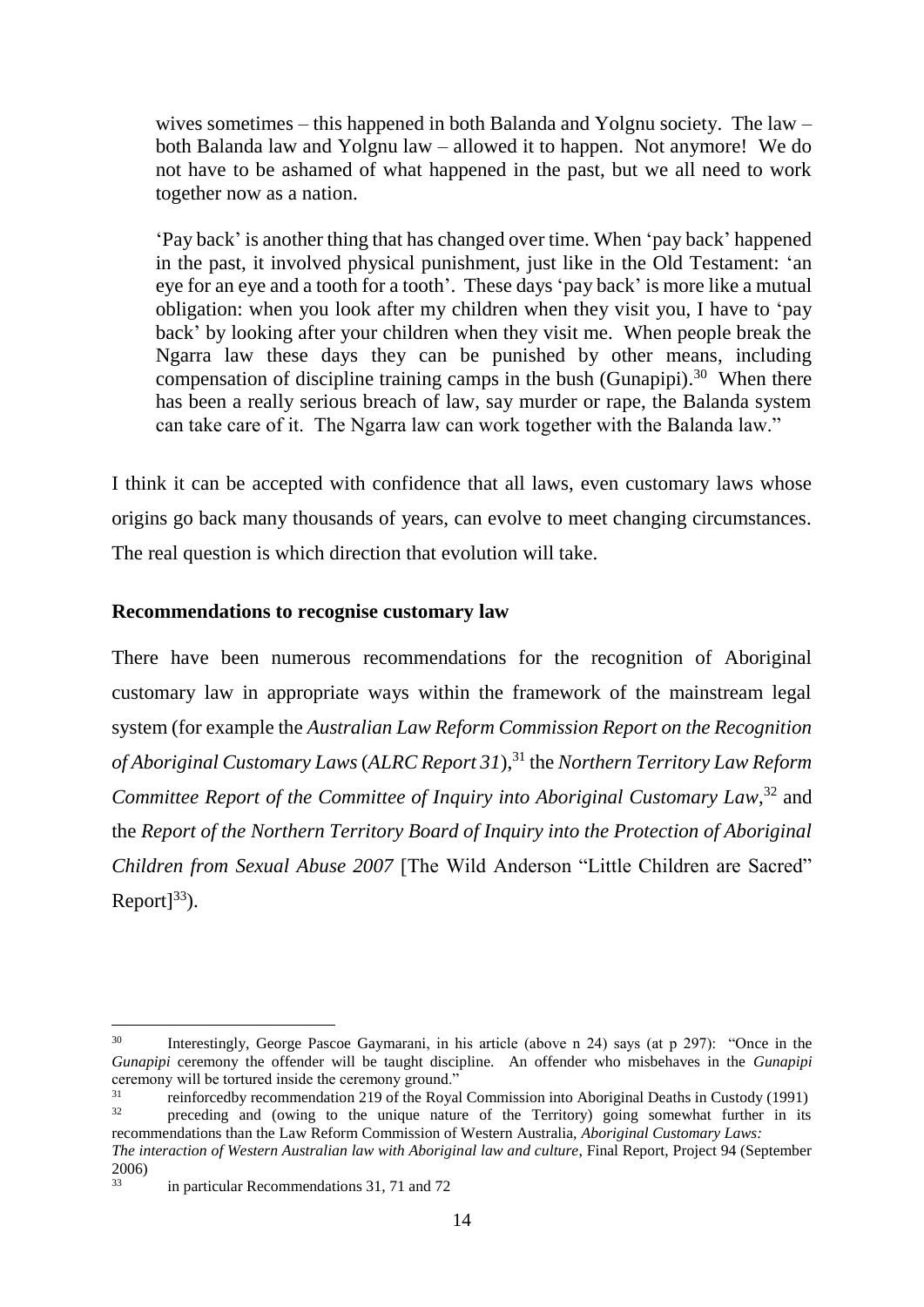The Northern Territory Statehood Conference resolved that Aboriginal customary law be recognised as a source of law in the Northern Territory, and the Northern Territory Law Reform Committee Inquiry into Aboriginal Customary Law recommended that that resolution be implemented.<sup>34</sup>

Moreover, the pre-amble to the terms of reference for the Committee of Inquiry into Aboriginal Customary Law contained the following statement:

"It is the view of the Northern Territory Government that, in accordance with Australian and international law, Aboriginal customary law should be recognised consistent with universally recognised human rights and fundamental freedoms."

The report which resulted from that reference paid close attention to the unique situation of the Northern Territory as the only jurisdiction in Australia with a substantial minority Aboriginal population, noting that outside the major centres, Aboriginal people formed the majority of the population. It also took into account the fact that in the Aboriginal communities (as distinct from major centres) "the institutions of law are strong and in place" and made detailed recommendations for the recognition of customary law, the implementation of law and justice plans in the communities, a community sentencing model, and a number of other matters. However, little or no progress has been made in implementing these recommendations.<sup>35</sup>

There has also been a history of sentencing decisions in the Northern Territory taking into account aspects of customary law; <sup>36</sup> the enactment of s 104A of the *Sentencing Act* (NT) which made provision for evidence as to Aboriginal customary law to be adduced on sentencing hearings; and the conduct of community courts (later abolished by former Chief Magistrate Hilary Hannam). However, the development of this jurisprudence

 $34$  $rac{34}{35}$  Resolution 11

<sup>35</sup> This paper is confined to a consideration of the intersection of Aboriginal customary law with the mainstream criminal justice system. There has been recognition of some aspects of Aboriginal customary law in other areas of Territory law, for example in recognition of Aboriginal customary marriages (monogamous and polygynous) in the distribution of intestate estates.

<sup>36</sup> A useful and interesting review of these decisions can be found in Russell Goldflam's article referred to below.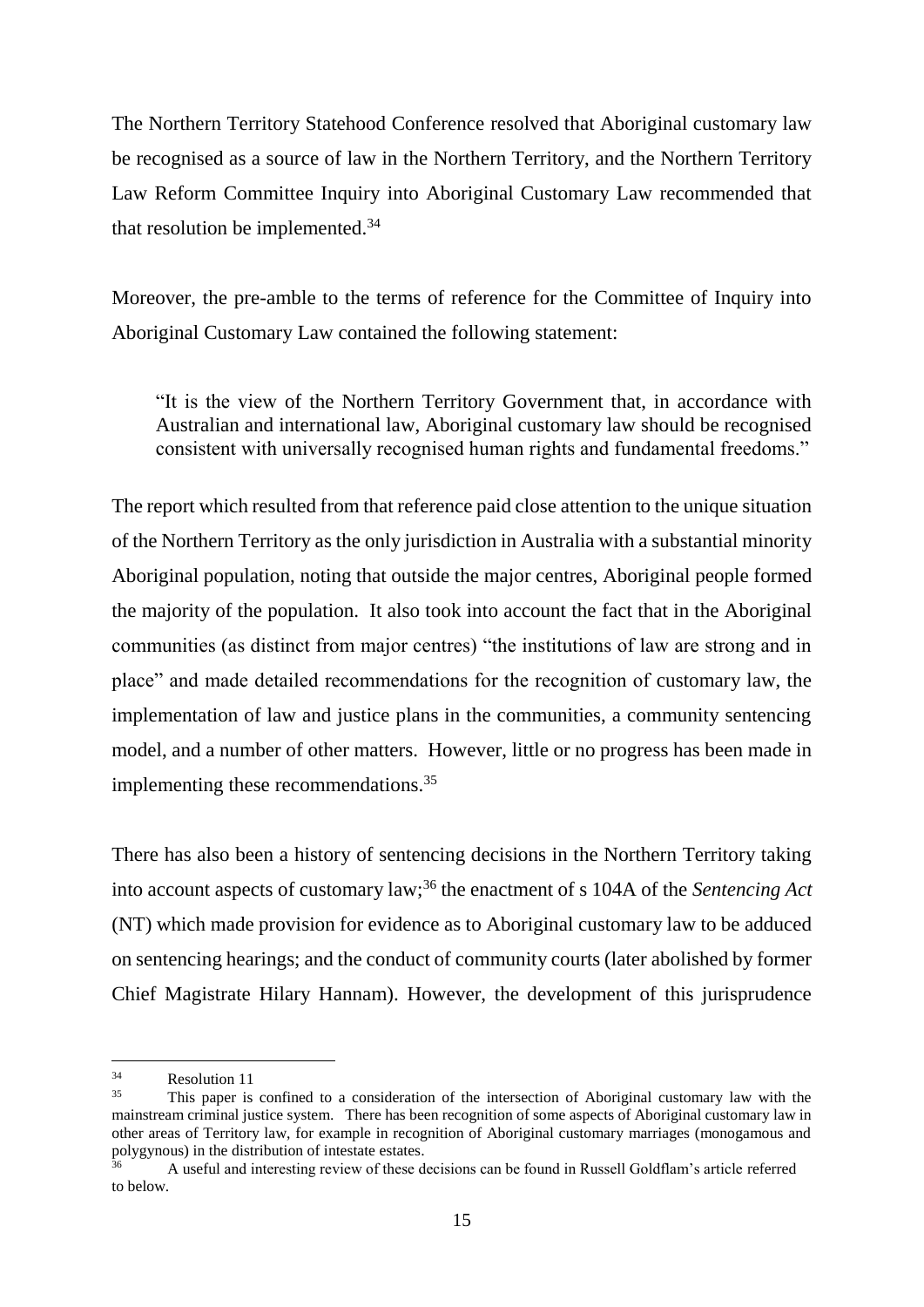received a major setback by the enactment of s 91 of the *Northern Territory National Emergency Response Act* (the *Intervention Act*) (since replaced by s 16AA (1) of the *Crimes Act*) which provides that in determining the [sentence](http://www.austlii.edu.au/au/legis/cth/consol_act/ca191482/s16.html#sentence) to be passed, or the [order](http://www.austlii.edu.au/au/legis/cth/consol_act/ca191482/s23wa.html#order) to be made, in relation to any person for an [offence](http://www.austlii.edu.au/au/legis/cth/consol_act/ca191482/s3c.html#offence) against a law of the Northern [Territory,](http://www.austlii.edu.au/au/legis/cth/consol_act/ca191482/s16.html#territory) a [court](http://www.austlii.edu.au/au/legis/cth/consol_act/ca191482/s15m.html#court) must not take into account any form of customary law or cultural practice as a reason for: (a) excusing, justifying, authorising, requiring or lessening the seriousness of the [criminal behaviour](http://www.austlii.edu.au/au/legis/cth/consol_act/ca191482/s16a.html#criminal_behaviour) to which the [offence](http://www.austlii.edu.au/au/legis/cth/consol_act/ca191482/s3c.html#offence) relates; or

(b) aggravating the seriousness of the [criminal behaviour](http://www.austlii.edu.au/au/legis/cth/consol_act/ca191482/s16a.html#criminal_behaviour) to which the [offence](http://www.austlii.edu.au/au/legis/cth/consol_act/ca191482/s3c.html#offence) relates.

As Russell Goldflam has pointed out in his excellent paper, *The (Non–) Role of Aboriginal Customary Law in Sentencing in the Northern Territory*: 37

"Notably, the words 'Aboriginal' and 'Indigenous' do not appear in section 91 or section 16AA: on its face, the new provision applies to all Northern Territory offenders. But the unavoidable implication, given its statutory context in the legislative package of the Intervention, is that the reference to culture and custom is aimed primarily at yapa [Aboriginal people]: kardiya [non– Aborignal people] it would seem, don't have "culture", a standpoint which has been characterised as the 'majoritarian privilege of never noticing [oneself]'. So much for what many had imagined had by now become the received wisdom of multiculturalism, as enshrined in section 16A of the *Crimes Act 1914* (Cth) passed with bipartisan support only a few years previously, providing that a sentencing court *must* take into account the "cultural background" of an offender."

In fact, there are very few 'cultural practices' which cannot be properly re–characterised in more general, non–culturally specific human terms. (For example an offender who breached the terms of his suspended sentence by failing to report in circumstances where he had a cultural obligation to attend a ceremony, could also, and just as validly, be said to have been attending to important family obligations.) Moreover, although customary law and cultural practices cannot be taken into account for the purposes set out in s 16AA, they can be taken into account for other sentencing purposes such as

<sup>37</sup> Russell Goldflam, 'The (Non-)Role of Aboriginal Customary Law in Sentencing in the Northern Territory' (2013) 17(1) *Australian Indigenous Law Review* 71, 74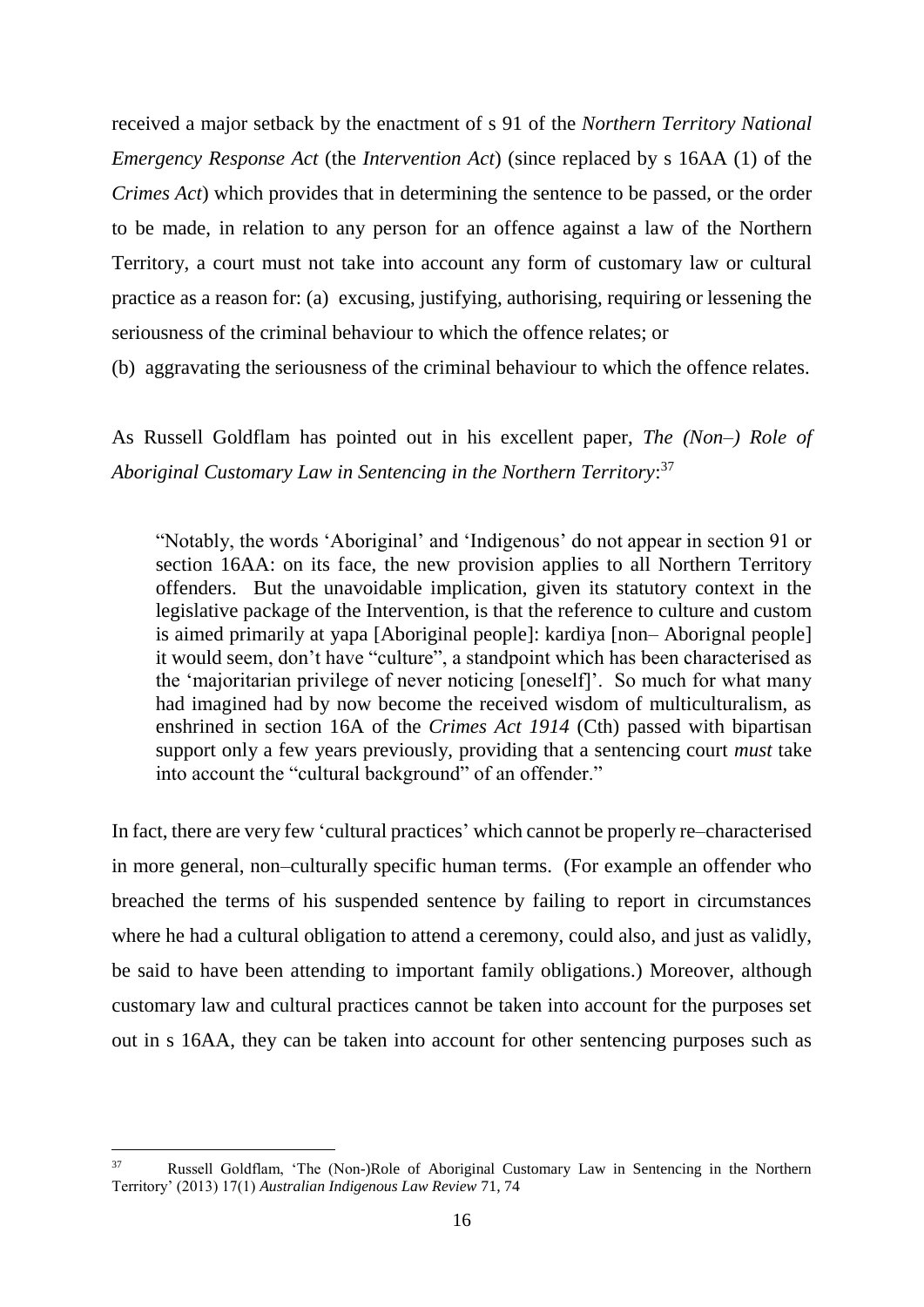assessing the offender's prospects of rehabilitation.<sup>38</sup> The major impact of s 91 and s 16AA would therefore seem to be a psychological one – the sending of a clear message that the Commonwealth legislature has no respect for Aboriginal cultural practices or customary law and categorises them as having no worth – worse, as having negative worth. In a jurisdiction where large sections of the community owe their primary loyalty and allegiance to Aboriginal culture and law, this can only be described as unhelpful.

As already noted, cultural practices and customary law can evolve – and are evolving. If they are to evolve in directions which are in harmony with the mainstream legal system's values, this will need to occur in partnership between respected and knowledgeable members of the various Aboriginal communities and non–Aboriginal leaders, lawmakers and policymakers and there can be no partnership, and no cooperation where there is no respect.

This has been long recognised by people who have taken the trouble to enquire into the matter. For example, the Northern Territory Law Reform Committee of Inquiry into Aboriginal customary law said, in examining the issue of traditional law punishment by payback:

"… the issue has been a major concern in the Northern Territory for over 50 years and the Committee identifies it as a matter necessitating a government response. The nature of the response is a matter for government, however, it appears to the Committee that any substantial progress towards an accommodation is unlikely unless it involves a meeting of senior Aboriginal law people and their 'counterparts' in the general law system."<sup>39</sup>

In the Australian Law Reform Commission Reference on Customary Law Research Paper No 8, the Commission set out arguments for and against the recognition of

<sup>38</sup> *R v Wunungmurra* (2009) 196 A Crim R 166. Presumably the fact that someone may have (or be likely to) undergo some form of traditional punishment could also be taken into account in the same way that other extracurial consequences such as public disgrace or loss of employment

<sup>39</sup> Northern Territory Law Reform Committee, *Report of the Committee of Inquiry into Aboriginal customary law* (2003) 26-7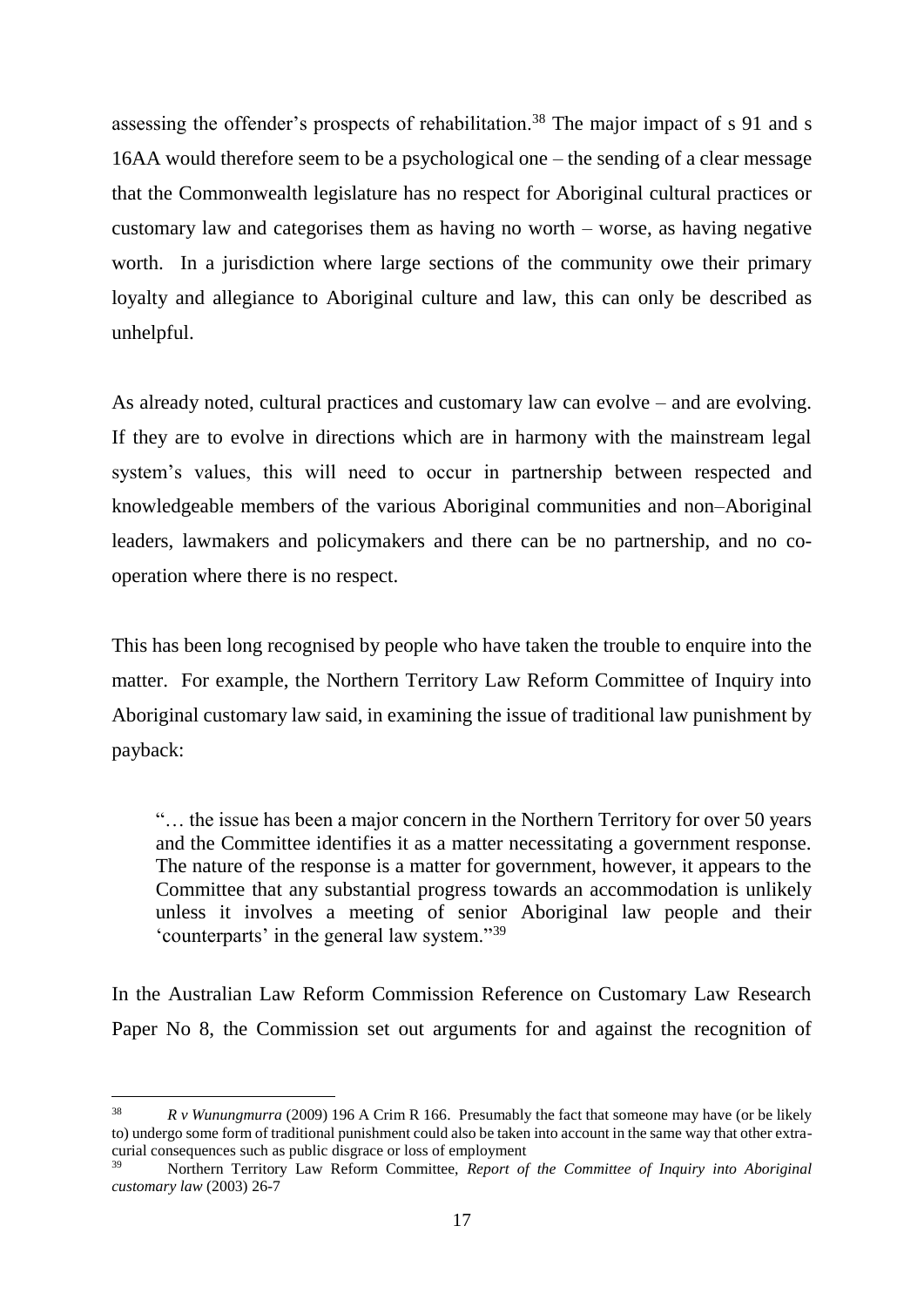Aboriginal customary law. In doing so, the Commission referred to the fact that many Aboriginal people (Warlpiri and Alyawarra people were specifically referred to as were the people from Port Keats) believed that Australian authorities should recognise their customary law because it was binding upon them and it was that law to which they owed their primary allegiance. The Commissioner quoted from a submission from Colin MacDonald:

"With recognition given to their customary law by Australian authorities, the people would see this as a real attempt to communicate with and have respect for Aboriginal values."

In its Final Report, the Northern Territory Law Reform Committee of Enquiry into Aboriginal Customary Law referred to the fact that "Aboriginal customary law is a fact of life for most Aboriginal people in the Northern Territory…because it defines a person's rights and responsibilities, it defines who a person is, and it defines that person's relationships to everybody else in the world" and said:

"The important factor is that it appears to many Aboriginal people that traditions and customs recognised and applied by Aboriginal people over thousands of years have not been sufficiently or properly recognised by non–Aboriginals, and particularly by those concerned with making and administering the laws of the Northern Territory. Yet the belief is strong that a proper recognition and application of Aboriginal customary law would go a long way to dealing with issues which presently are of concern to many communities. This strong belief has been expressed by many Aboriginals during interviews with the Committee."<sup>40</sup>

More recently, in his article *Ngarra law: Aboriginal customary law from Arnhem Land*, <sup>41</sup> James Gurrwanngu said:

"The problem we have is one of mutual understanding and mutual respect. The legislation and case law does not work together with Ngarra law. They clash because they do not understand each other. The mainstream legal system comes from England, but Ngarra law has always been in Australia. We need to work together to understand each other, and when there is an issue we need to sit down

<sup>40</sup> Northern Territory Law Reform Committee, *Report of the Committee of Inquiry into Aboriginal customary law* (2003) 13

Gurrwanngu, above n 29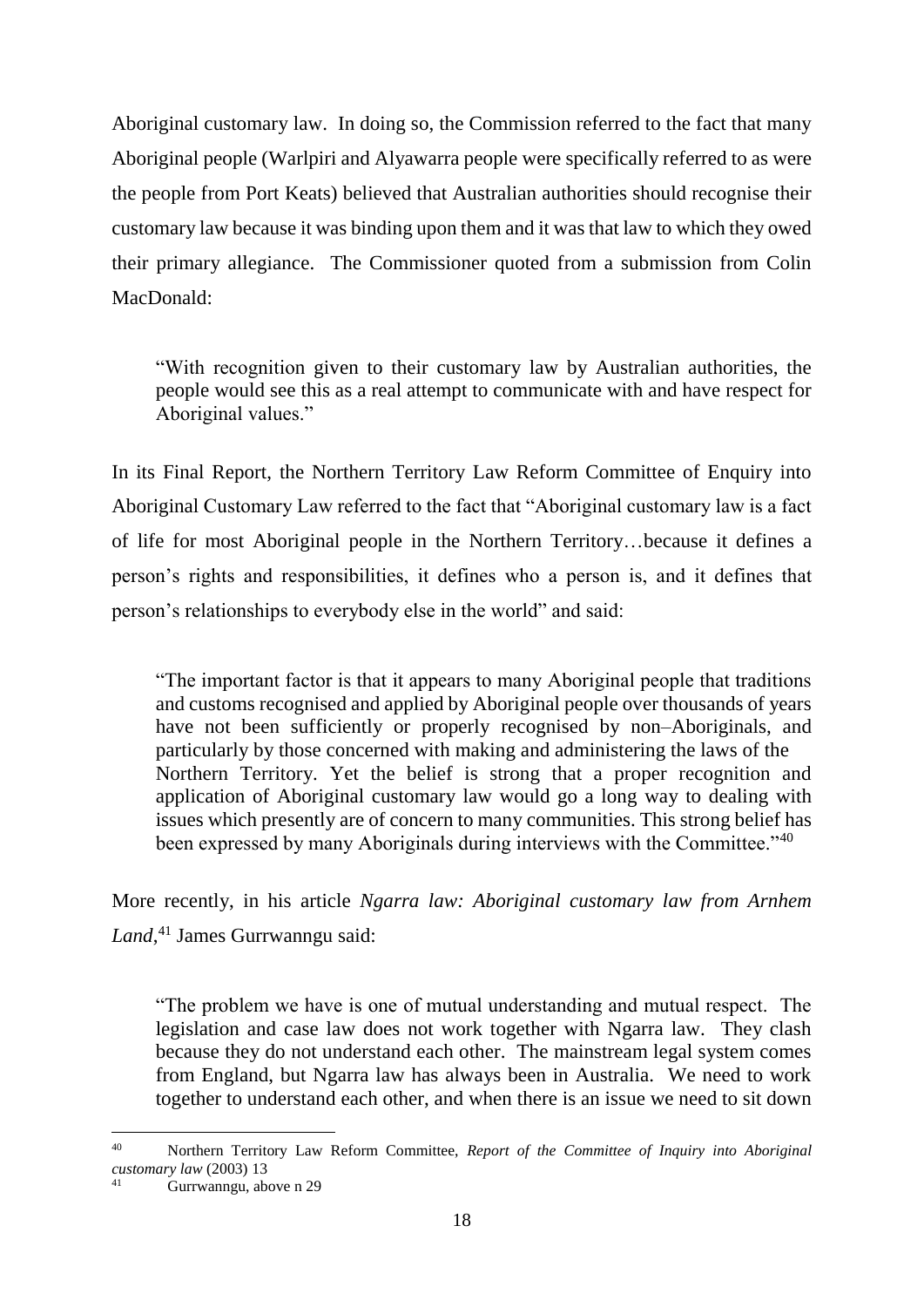and work it out together. It will not be resolved by continuing to ignore one another."

Not everyone agrees that recognition of Aboriginal customary law should be part of the solution. Some aspects of Aboriginal customary law are incompatible with fundamental human rights recognised by Australian law (e.g. the enforcement of promised marriages; 'disciplining' of wives; capital punishment). Some see that as a difficulty: others emphasise that these are matters of detail and application of fundamental principles which can be retained while the application of those principles evolves. (For example, the concept of 'njapatji-njapatji' (50/50) is said to require revenge – violence for violence to 'level up' – before the person or people who have been wronged can be satisfied: but does it? If the fundamental principle of customary law requires levelling up, perhaps that principle can be applied in different ways in different circumstances without doing violence to the underlying principle. The concept of compensation is not foreign to Aboriginal culture, and neither is mediation. Perhaps a wrong can be 'levelled up' by the acceptance of compensation following mediation rather than swapping a wrong for a wrong.)

Others oppose the recognition of customary law for different reasons. The late Professor TGH Strehlow, submitted to the Australian Law Reform Commission in its Recognition of Aboriginal Customary Laws Reference (ALRC Report 31) that it is now too late to recognise Aboriginal customary laws because they have ceased to exist in meaningful form. He submitted that there was a danger of creating "a synthetic law which is neither Aboriginal nor Australian."<sup>42</sup> He said:

"There is little real understanding today by either black or white people of traditional Aboriginal customary law ... Who today can speak with real authority on tribal law? Who can advise the courts of the validity of claims of breaches of tribal law? …

As long as aboriginal beliefs were strong, and there were no prisons for offenders ... aboriginal law played a vital role in holding groups together and in keeping

<sup>42</sup> Australian Law Reform Commission, Report on the Recognition of Aboriginal Customary Laws, Report 31 (June 1986)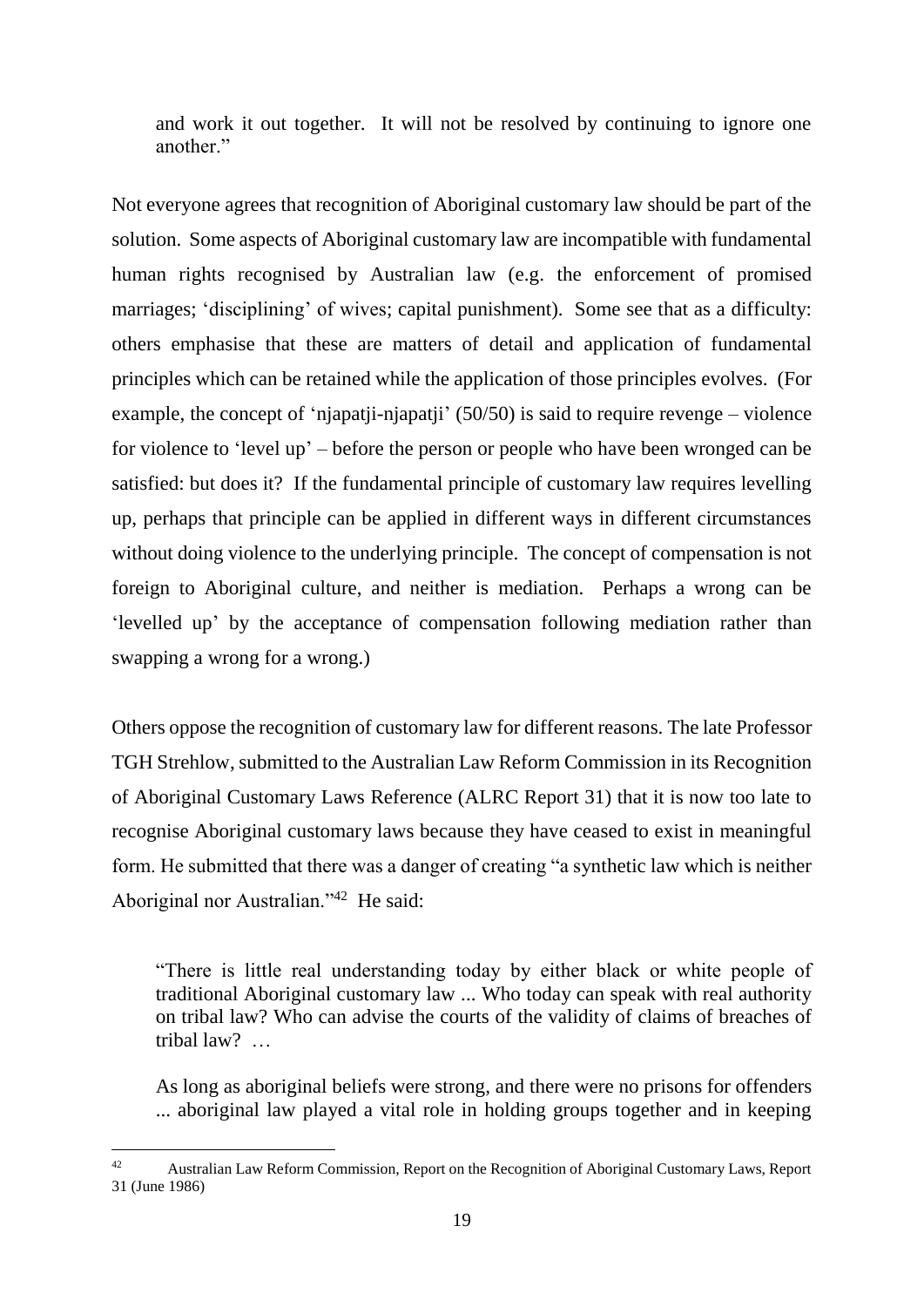aboriginal Australia safe for its inhabitants ... Today there would be few people left in Australia, black or white, who have any detailed knowledge of what 'aboriginal law' really stood for. It was in no way a black mirror–image of our own body of laws: and the most common modern aboriginal offences that come before our own courts – violent assaults, thefts, offences due to drunkenness, and murders – were never punishable by those persons who are today called 'tribal elders' in the press ... Some of these offences did not even occur in the old 'tribal' days. I therefore believe that justice would be best met in our own days if the principle of one system of law for all Australians was firmly adhered to, with the proviso that the proved norms of 'aboriginal law' should be taken into account when determining the actual punishments ...

True 'tribal law' is probably dead everywhere. It could not change, for there were no aboriginal agencies that had the power to change any of the traditional 'norms'".

Two knowledgeable experts from different fields whose views are certainly deserving of respect (one a lawyer: Russell Goldflam, and one an anthropologist: Professor Peter Sutton) share the skepticism of Professor Strehlow about the desirability of recognising an evolving form of customary law. Russell Goldflam writes:

"It has also been suggested that some may 'move from severe physical violence to other forms of maybe shaming, or fining or exiling people, things which aren't as traumatic or as violent to the individual or the family'. But how authoritative and viable could such a diluted, synthetic "Customary Law Lite" be?"

In relation to the recommendation of the Northern Territory Law Reform Committee of Enquiry into Aboriginal customary law that each community should define its own problems and solutions, while insisting that women, young people and less dominant groups must be heard, and their rights to equal protection remain uncompromised, Professor Sutton said:

"With all due respect, the potential here for inconsistency and breathtaking contradiction seems fairly obvious."<sup>43</sup>

 $43$ Sutton, above n 9, 147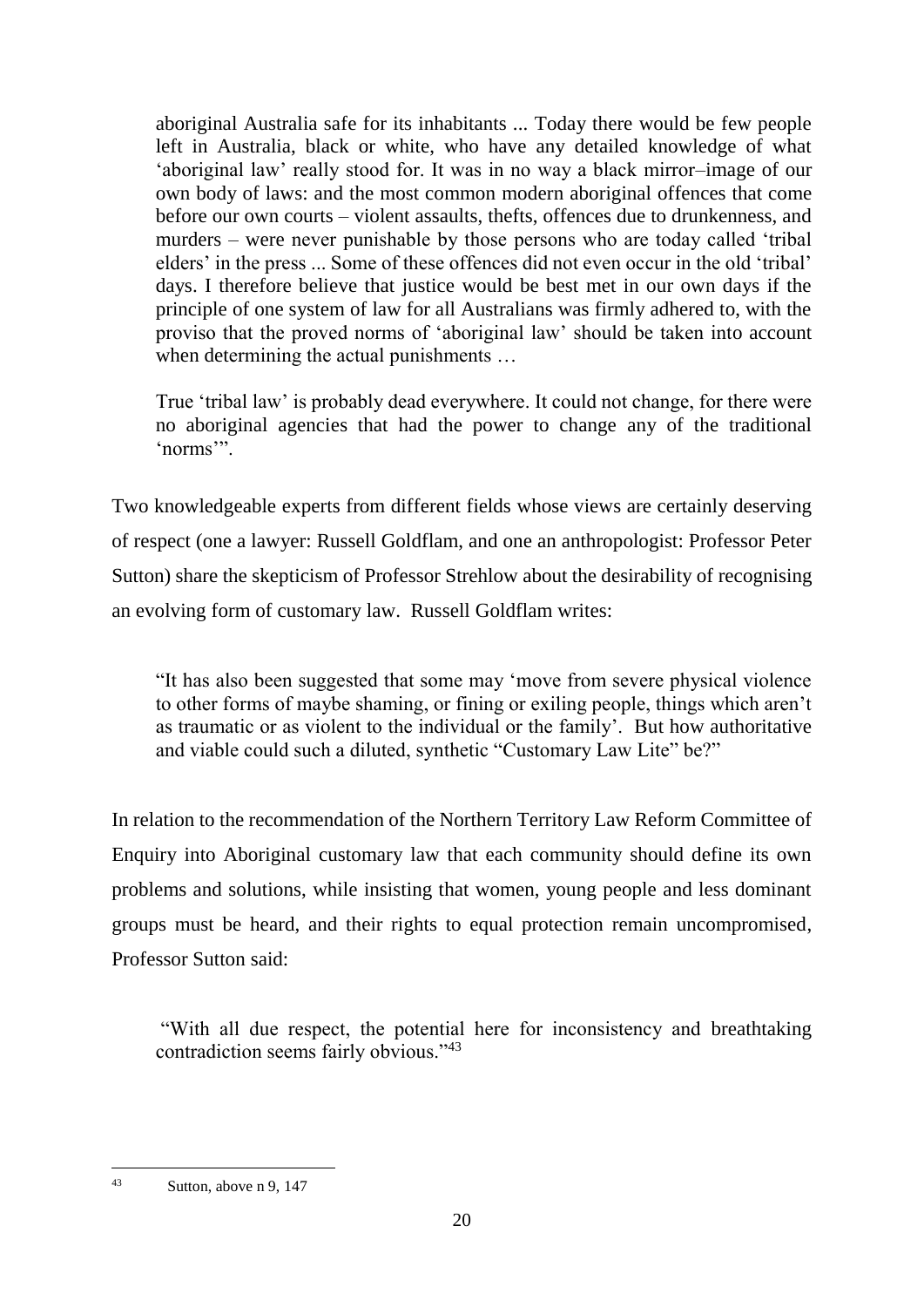Professor Sutton appears to despise such views as impractical cultural relativism and 'rose-coloured idealism' and refers to the risks that victims of violence may be afraid to speak out and that even relatives may abandon victims in order to maintain solidarity or at least peace with the perpetrator's kin.<sup>44</sup>

These fears are real. There is little doubt that such attitudes exist today and can cause real problems for law enforcement by mainstream authorities – despite the nonrecognition of customary law. The difficulty with dismissing the idea of some recognition of Aboriginal customary law out of hand in this way is that it ignores the fact that a substantial section of the population of the Northern Territory believe that they are living (more or less) in accordance with Aboriginal customary law and are bound by its dictates. Moreover, it assumes that Aboriginal customary law is incapable of adapting to changing circumstances. Professor K Maddock answered Professor Strehlow's submission to the ALRC in the following terms:

"Strehlow appears to have assumed that customary law means the law of communities unaffected by outside ideas, concepts and values. As there are no such communities left, there can be no such law. He was judging present–day Aborigines by the standards of their forbears. This argument against recognition loses its force if we see present–day rules and customs as having grown out of the pre–European past but as having been formed and malformed also through the shock of foreign contact and the process of adaptation that followed. Sometimes the outcome may have been a degenerate travesty of an older and purer standard, but there is no reason to view every change with so little sympathy."

As it stands, there is a real danger that aspects of Aboriginal customary law are evolving in ways that are dysfunctional. A decrease in formal, organised and measured payback in which, for example, a perpetrator may present himself for spearing in a supervised and (importantly) sober setting has not led to a decrease in the overall level of violent retaliation for offences. Rather there has been an increase in uncontrolled, often drunken retaliatory raids in which groups of men travel to the camp of another group and inflict violence on anyone they find there, sometimes with fatal results – as in the

 $44$ Ibid 149-150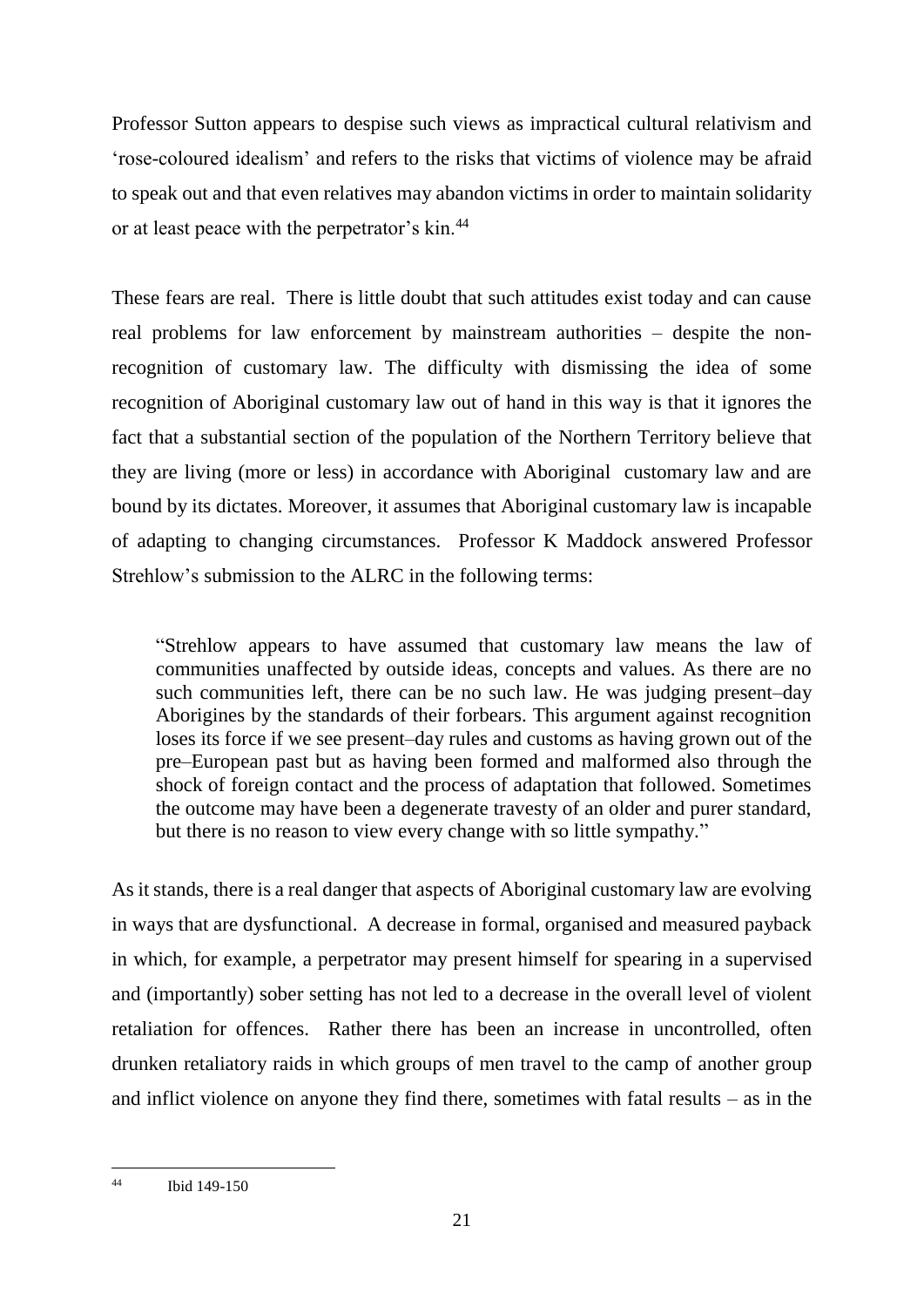Laramba and Yuendemu examples. This leads to an escalating cycle of return violence: a blood feud.

Courts deprecate this cycle of violence motivated by cultural and customary law requirements for revenge. Russell Goldflam quotes Bamber SM who, before becoming a magistrate was Principal Legal Officer at the Central Australian Aboriginal Legal Aid Service:

"The message, if it is not clear, needs to be made clear: violence begets violence. There is no place for violent retribution. The days of payback with violence should end. The leaders should be concerned about changing their law. They should be working out ways to deal with disputes without violence, rather than feeling aggrieved with white fellow law preventing them from carrying out their old punishments."<sup>45</sup>

In his sentencing remarks in *R v Wunungmurra*, <sup>46</sup> Justice Stephen Southwood said:

"The time has well and truly come when men in Aboriginal communities must totally abandon such violent customary laws and practices. There is no reason why Aboriginal customary laws and practices cannot be developed in other ways. Such a change will in no way weaken the strong traditional culture on Elcho Island<sup>"</sup>

I have made similar remarks from time to time, notably when sentencing three young men from Yuendemu who had pleaded guilty in 2012 to various offences in connection with the death of Kwementyaye Watson.

Such well-intended lectures from the bench are largely, if not totally, ineffective. Aboriginal people can act to ensure that their laws and customs evolve – that although the basic fundamental law remains the same, its application to new situations can change with the changing times – but they are not likely to do so in response to a lecture

 $45$  $\frac{45}{46}$  Goldflam, above n 37, 75

<sup>46</sup> *R v Wunungmurra* (2009) 196 A Crim R 166 (Sentencing remarks 14 August 2009) quoted by Danial Kelly, 'The black and white of Wunungmurra' (2012) 2 *Northern Territory Law Journal* 227, 231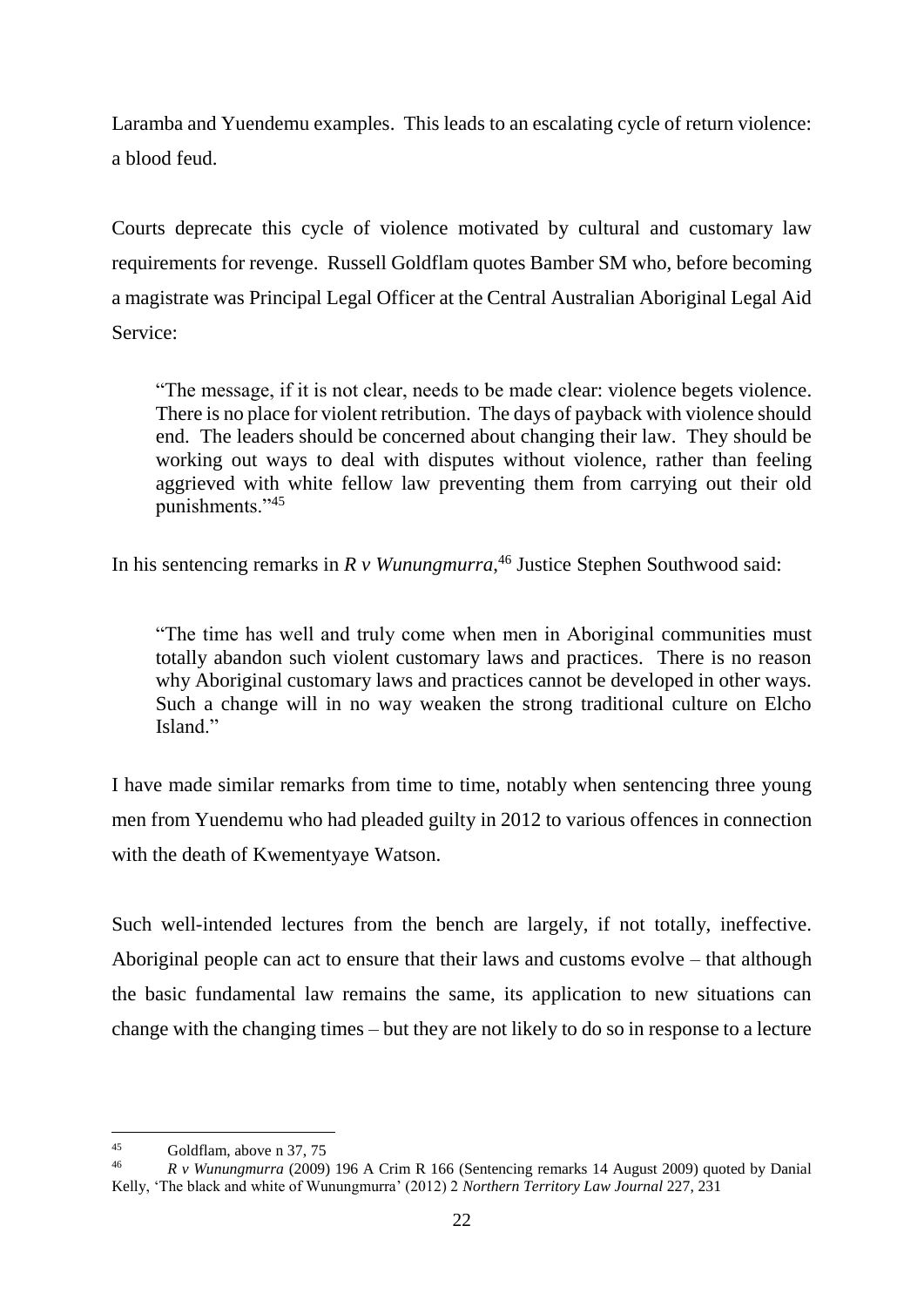from a judge, however obligated we may feel to deliver the appropriate message at the appropriate time.

Courts must (and politicians and policy makers should) deal with people as they are. If substantial numbers of people believe that they are conducting their domestic relationships and responding to injury or insult to themselves and / or their relations in accordance with their rights and obligations under customary law, what does it matter whether Professor Strehlow or the people he knew and grew up with in the early twentieth century would have agreed, or whether the detail of those laws and customs has remained the same since first contact?

As James Gaykamangu said: "We need to work together to understand each other, and when there is an issue we need to sit down and work it out together." Judges are largely precluded from taking part in that process. Lawmakers and policymakers should take heed.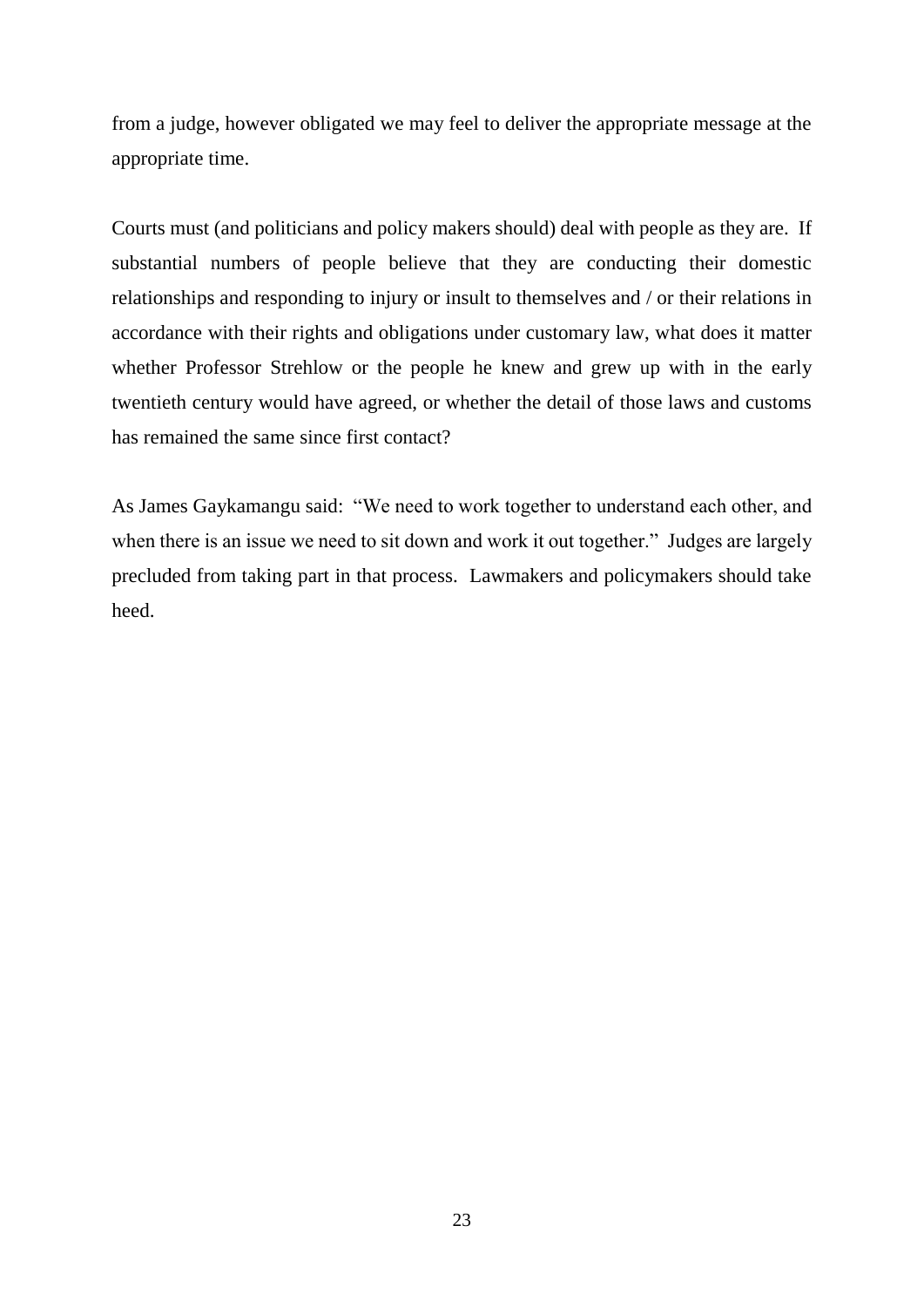## BIBLIOGRAPHY

## A *Articles/Books/Reports*

Anderson, Pat and Rex Wild, *Ampe Akelyernemane Meke Mekarle – Little Children Are Sacred, Report of the Northern Territory Board of Inquiry into the Protection of Aboriginal Children from Sexual Abuse* (2007)

Australian Law Reform Commission, *Report on the Recognition of Aboriginal Customary Laws,* Report 31 (June 1986)

Bolger, Audrey, Australian National University, North Australia Research Unit Criminology Research Council (Australia) and Northern Territory Commissioner of Police, *Aboriginal women and violence: a report for the Criminology Research Council and the Northern Territory Commissioner of Police* (1991)

Gaymarani, George Pascoe, 'An introduction to the Ngarra law of Arnhem Land' (2011) 1 *Northern Territory Law Journal* 283

Goldflam, Russell, 'The (Non– )Role of Aboriginal Customary Law in Sentencing in the Northern Territory' (2013) 17(1) *Australian Indigenous Law Review* 71

Gurrwanngu, James, 'Ngarra law: Aboriginal customary law from Arnhem Land' (2012) 2 *Northern Territory Law Journal* 236

Kelly, Danial, 'The black and white of Wunungmurra' (2012) 2 *Northern Territory Law Journal* 227

Law Reform Commission of Western Australia, *Aboriginal Customary Laws: The interaction of Western Australian law with Aboriginal law and culture, Final* Report, Project 94 (September 2006)

Malinowski, Bronislaw, *The family among the Australian aborigines; a sociological study* (London: University of London press, 1913)

Myers, Fred R., *Pintupi Country, Pintupi Self: Sentiment, Place, and Politics among Western Desert Aborigines* (University of California Press, 1991)

Northern Territory Law Reform Committee, *Background Paper 1: Aboriginal Communities and Aboriginal Law in the Northern Territory* (2003)

Northern Territory Law Reform Committee, *Report of the Committee of Inquiry into Aboriginal customary law* (2003)

Sansom, Basil, *The camp at Wallaby Cross: Aboriginal fringe dwellers in Darwin* (Australian Institute of Aboriginal Studies, 1980)